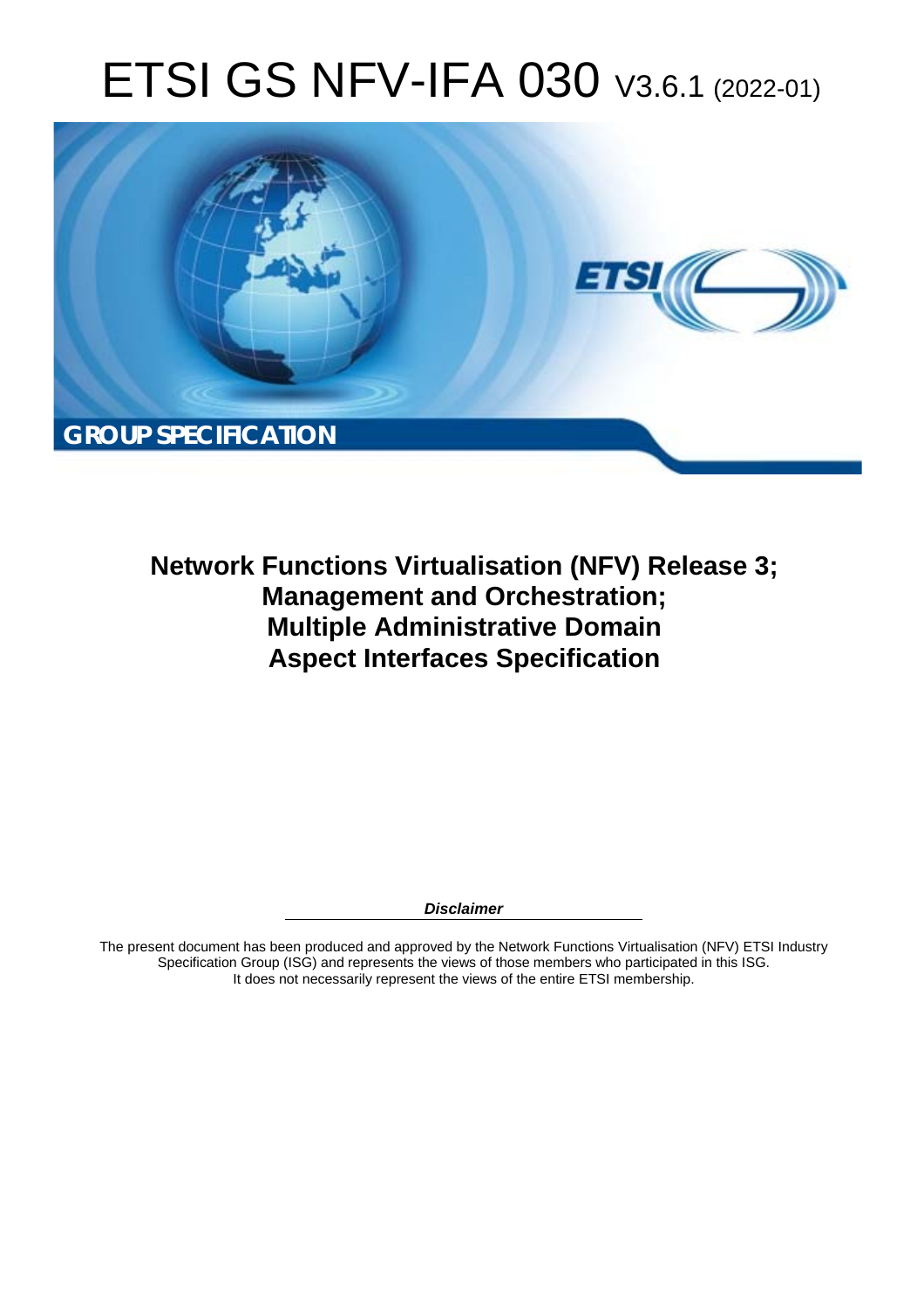Reference

RGS/NFV-IFA030ed361

Keywords

interface, management, MANO, NFV

#### *ETSI*

650 Route des Lucioles F-06921 Sophia Antipolis Cedex - FRANCE

Tel.: +33 4 92 94 42 00 Fax: +33 4 93 65 47 16

Siret N° 348 623 562 00017 - APE 7112B Association à but non lucratif enregistrée à la Sous-Préfecture de Grasse (06) N° w061004871

#### *Important notice*

The present document can be downloaded from: <http://www.etsi.org/standards-search>

The present document may be made available in electronic versions and/or in print. The content of any electronic and/or print versions of the present document shall not be modified without the prior written authorization of ETSI. In case of any existing or perceived difference in contents between such versions and/or in print, the prevailing version of an ETSI deliverable is the one made publicly available in PDF format at [www.etsi.org/deliver](http://www.etsi.org/deliver).

Users of the present document should be aware that the document may be subject to revision or change of status. Information on the current status of this and other ETSI documents is available at <https://portal.etsi.org/TB/ETSIDeliverableStatus.aspx>

If you find errors in the present document, please send your comment to one of the following services: <https://portal.etsi.org/People/CommiteeSupportStaff.aspx>

#### *Notice of disclaimer & limitation of liability*

The information provided in the present deliverable is directed solely to professionals who have the appropriate degree of experience to understand and interpret its content in accordance with generally accepted engineering or other professional standard and applicable regulations.

No recommendation as to products and services or vendors is made or should be implied.

No representation or warranty is made that this deliverable is technically accurate or sufficient or conforms to any law and/or governmental rule and/or regulation and further, no representation or warranty is made of merchantability or fitness for any particular purpose or against infringement of intellectual property rights.

In no event shall ETSI be held liable for loss of profits or any other incidental or consequential damages.

Any software contained in this deliverable is provided "AS IS" with no warranties, express or implied, including but not limited to, the warranties of merchantability, fitness for a particular purpose and non-infringement of intellectual property rights and ETSI shall not be held liable in any event for any damages whatsoever (including, without limitation, damages for loss of profits, business interruption, loss of information, or any other pecuniary loss) arising out of or related to the use of or inability to use the software.

#### *Copyright Notification*

No part may be reproduced or utilized in any form or by any means, electronic or mechanical, including photocopying and microfilm except as authorized by written permission of ETSI. The content of the PDF version shall not be modified without the written authorization of ETSI.

The copyright and the foregoing restriction extend to reproduction in all media.

© ETSI 2022. All rights reserved.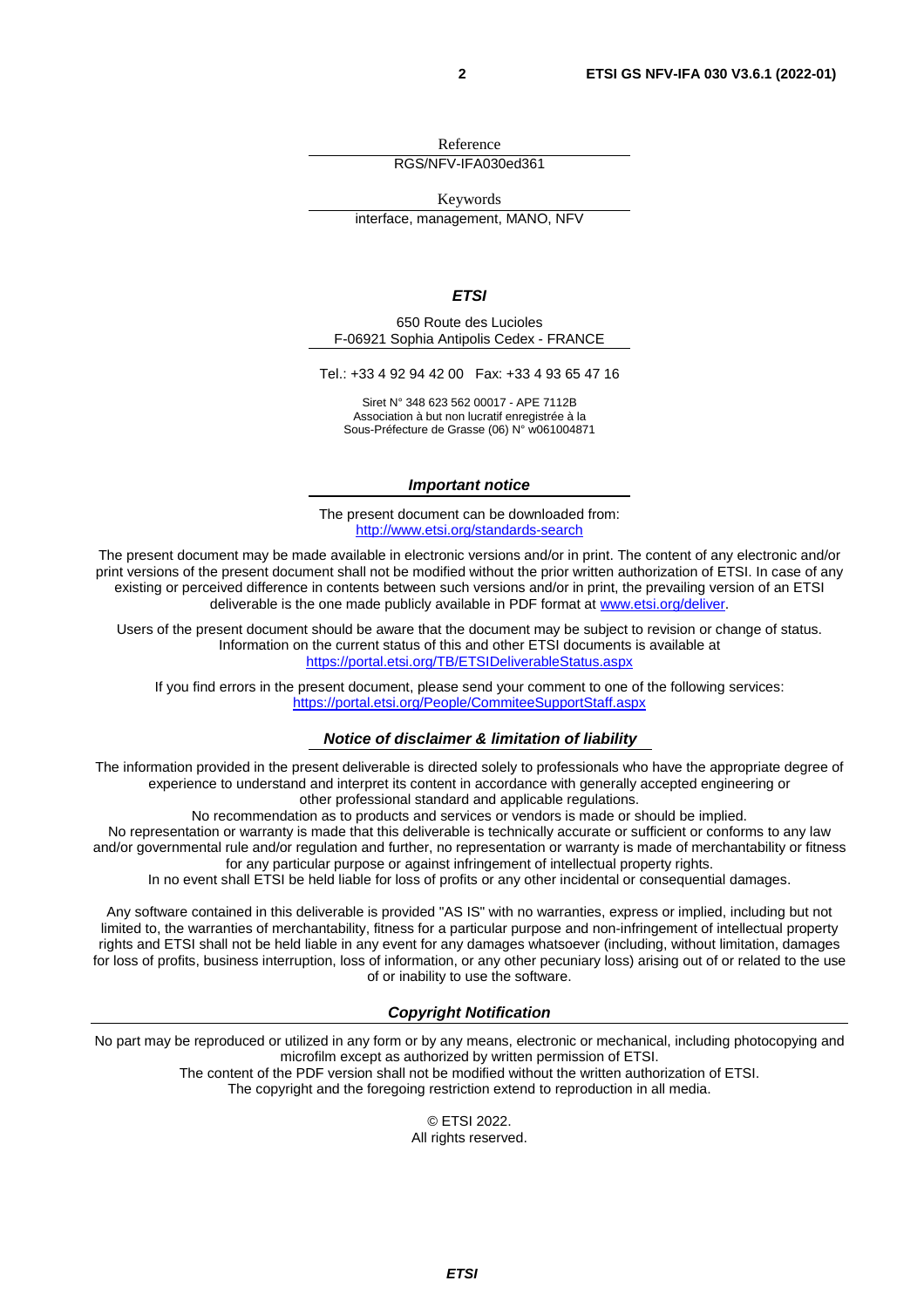# Contents

| 1                      |                                                                                                |  |
|------------------------|------------------------------------------------------------------------------------------------|--|
| $\overline{2}$         |                                                                                                |  |
| 2.1                    |                                                                                                |  |
| 2.2                    |                                                                                                |  |
|                        |                                                                                                |  |
| 3<br>3.1               |                                                                                                |  |
| 3.2                    |                                                                                                |  |
| 3.3                    |                                                                                                |  |
|                        |                                                                                                |  |
| $\overline{4}$         | Overview of interfaces for the provisioning of network services across multiple administrative |  |
| 4.1                    |                                                                                                |  |
| 4.2                    |                                                                                                |  |
| 4.3                    |                                                                                                |  |
| 5                      |                                                                                                |  |
| 5.1                    |                                                                                                |  |
| 5.2                    |                                                                                                |  |
| 5.3                    |                                                                                                |  |
| 5.3.1                  |                                                                                                |  |
| 5.3.2                  |                                                                                                |  |
| 5.3.3                  |                                                                                                |  |
| 5.3.4                  |                                                                                                |  |
| 5.3.5                  |                                                                                                |  |
| 5.3.6                  |                                                                                                |  |
| 5.3.7                  |                                                                                                |  |
| 6                      |                                                                                                |  |
| 6.1                    |                                                                                                |  |
| 6.1.1                  |                                                                                                |  |
| 6.1.2                  |                                                                                                |  |
| 6.1.3                  |                                                                                                |  |
| 6.1.4                  |                                                                                                |  |
| 6.1.5                  |                                                                                                |  |
| 6.1.6<br>6.1.6.1       |                                                                                                |  |
| 6.1.6.2                |                                                                                                |  |
| 6.1.6.2.1              |                                                                                                |  |
| 6.1.6.2.2              |                                                                                                |  |
| 6.1.6.2.3              |                                                                                                |  |
| 6.1.6.2.4              |                                                                                                |  |
| 6.1.6.3                |                                                                                                |  |
| 6.1.6.3.1              |                                                                                                |  |
| 6.1.6.4                |                                                                                                |  |
| 6.1.6.4.1              |                                                                                                |  |
| 6.1.6.4.2              |                                                                                                |  |
| 6.1.6.4.3              |                                                                                                |  |
| 6.1.6.4.4              |                                                                                                |  |
| 6.1.6.5                |                                                                                                |  |
| 6.1.6.5.1<br>6.1.6.5.2 |                                                                                                |  |
| 6.1.6.5.3              |                                                                                                |  |
| 6.1.6.5.4              |                                                                                                |  |
|                        |                                                                                                |  |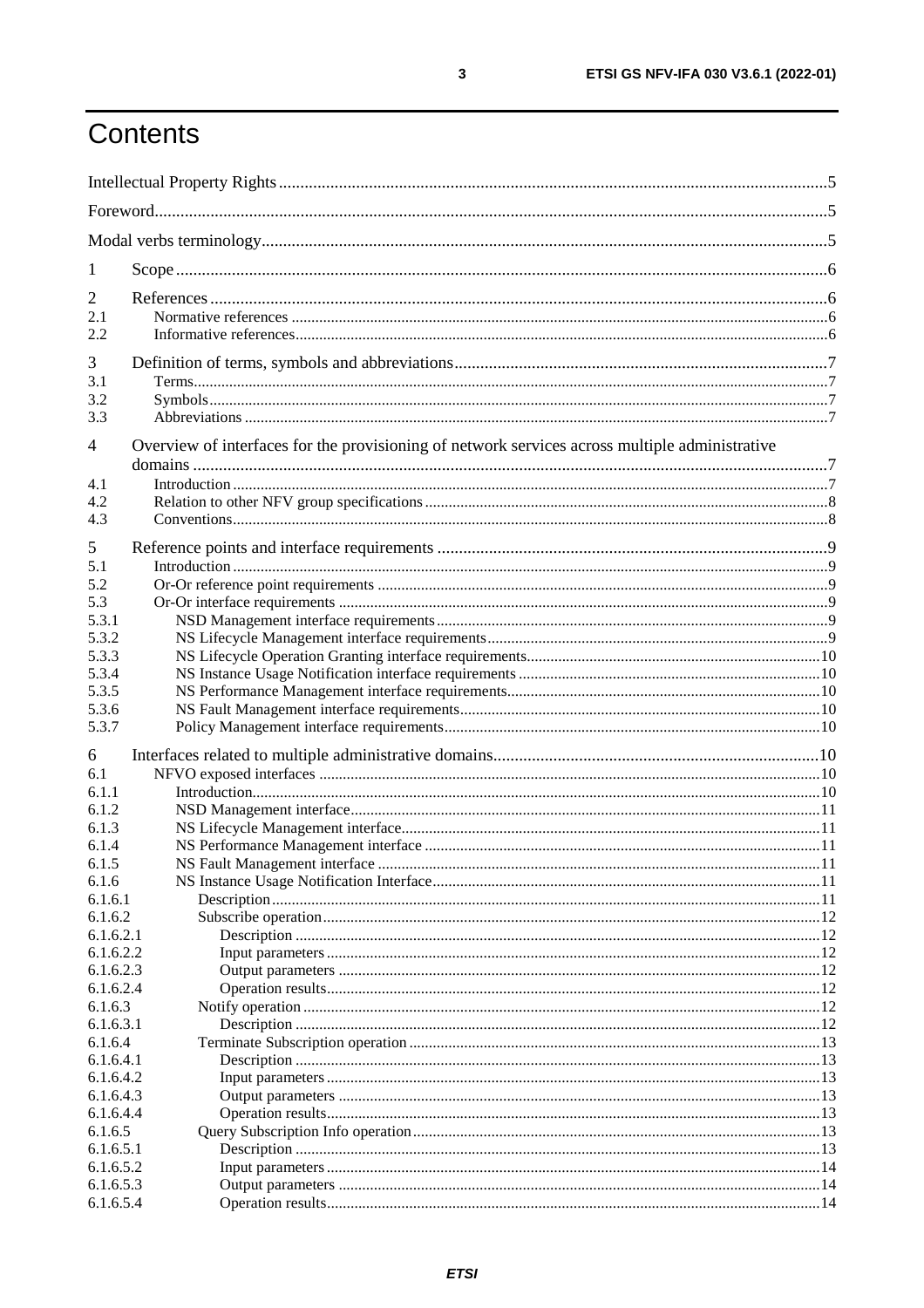|           |                               | .23 |
|-----------|-------------------------------|-----|
|           | <b>Annex B (informative):</b> |     |
|           | <b>Annex A (informative):</b> |     |
| 8.3       |                               |     |
| 8.2       |                               |     |
| 8.1       |                               |     |
| 8         |                               |     |
| 7.2.2.3   |                               |     |
| 7.2.2.2   |                               |     |
| 7.2.2.1   |                               |     |
| 7.2.2     |                               |     |
| 7.2.1     |                               |     |
| 7.2       |                               |     |
| 7.1       |                               |     |
| 7         |                               |     |
| 6.2       |                               |     |
| 6.1.8.2.4 |                               |     |
| 6.1.8.2.3 |                               |     |
| 6.1.8.2.2 |                               |     |
| 6.1.8.2.1 |                               |     |
| 6.1.8.2   |                               |     |
| 6.1.8.1   |                               |     |
| 6.1.8     |                               |     |
| 6.1.7     |                               |     |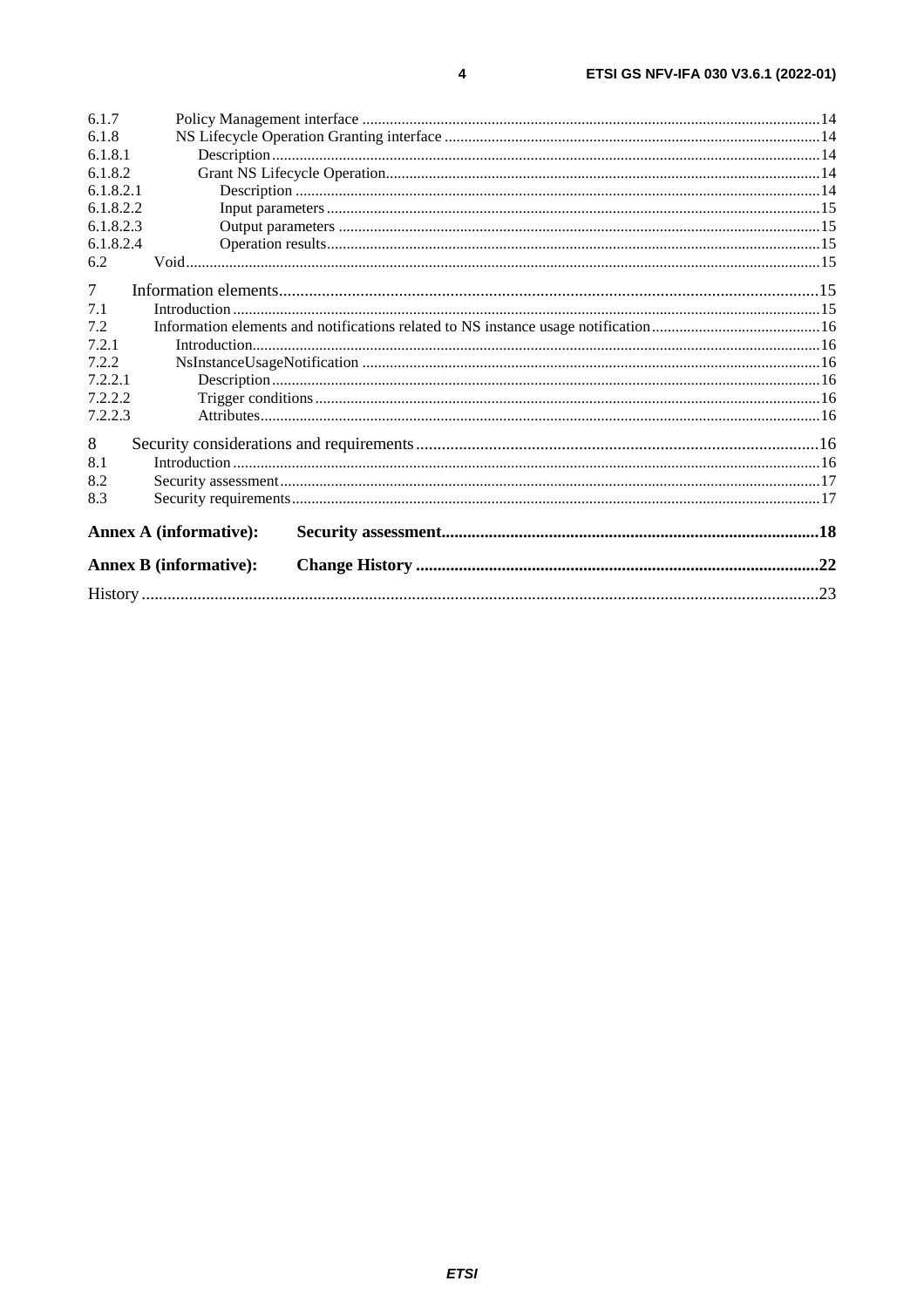# <span id="page-4-0"></span>Intellectual Property Rights

#### Essential patents

IPRs essential or potentially essential to normative deliverables may have been declared to ETSI. The declarations pertaining to these essential IPRs, if any, are publicly available for **ETSI members and non-members**, and can be found in ETSI SR 000 314: *"Intellectual Property Rights (IPRs); Essential, or potentially Essential, IPRs notified to ETSI in respect of ETSI standards"*, which is available from the ETSI Secretariat. Latest updates are available on the ETSI Web server ([https://ipr.etsi.org/\)](https://ipr.etsi.org/).

Pursuant to the ETSI Directives including the ETSI IPR Policy, no investigation regarding the essentiality of IPRs, including IPR searches, has been carried out by ETSI. No guarantee can be given as to the existence of other IPRs not referenced in ETSI SR 000 314 (or the updates on the ETSI Web server) which are, or may be, or may become, essential to the present document.

#### **Trademarks**

The present document may include trademarks and/or tradenames which are asserted and/or registered by their owners. ETSI claims no ownership of these except for any which are indicated as being the property of ETSI, and conveys no right to use or reproduce any trademark and/or tradename. Mention of those trademarks in the present document does not constitute an endorsement by ETSI of products, services or organizations associated with those trademarks.

**DECT™**, **PLUGTESTS™**, **UMTS™** and the ETSI logo are trademarks of ETSI registered for the benefit of its Members. **3GPP™** and **LTE™** are trademarks of ETSI registered for the benefit of its Members and of the 3GPP Organizational Partners. **oneM2M™** logo is a trademark of ETSI registered for the benefit of its Members and of the oneM2M Partners. **GSM**® and the GSM logo are trademarks registered and owned by the GSM Association.

# Foreword

This Group Specification (GS) has been produced by ETSI Industry Specification Group (ISG) Network Functions Virtualisation (NFV).

# Modal verbs terminology

In the present document "**shall**", "**shall not**", "**should**", "**should not**", "**may**", "**need not**", "**will**", "**will not**", "**can**" and "**cannot**" are to be interpreted as described in clause 3.2 of the [ETSI Drafting Rules](https://portal.etsi.org/Services/editHelp!/Howtostart/ETSIDraftingRules.aspx) (Verbal forms for the expression of provisions).

"**must**" and "**must not**" are **NOT** allowed in ETSI deliverables except when used in direct citation.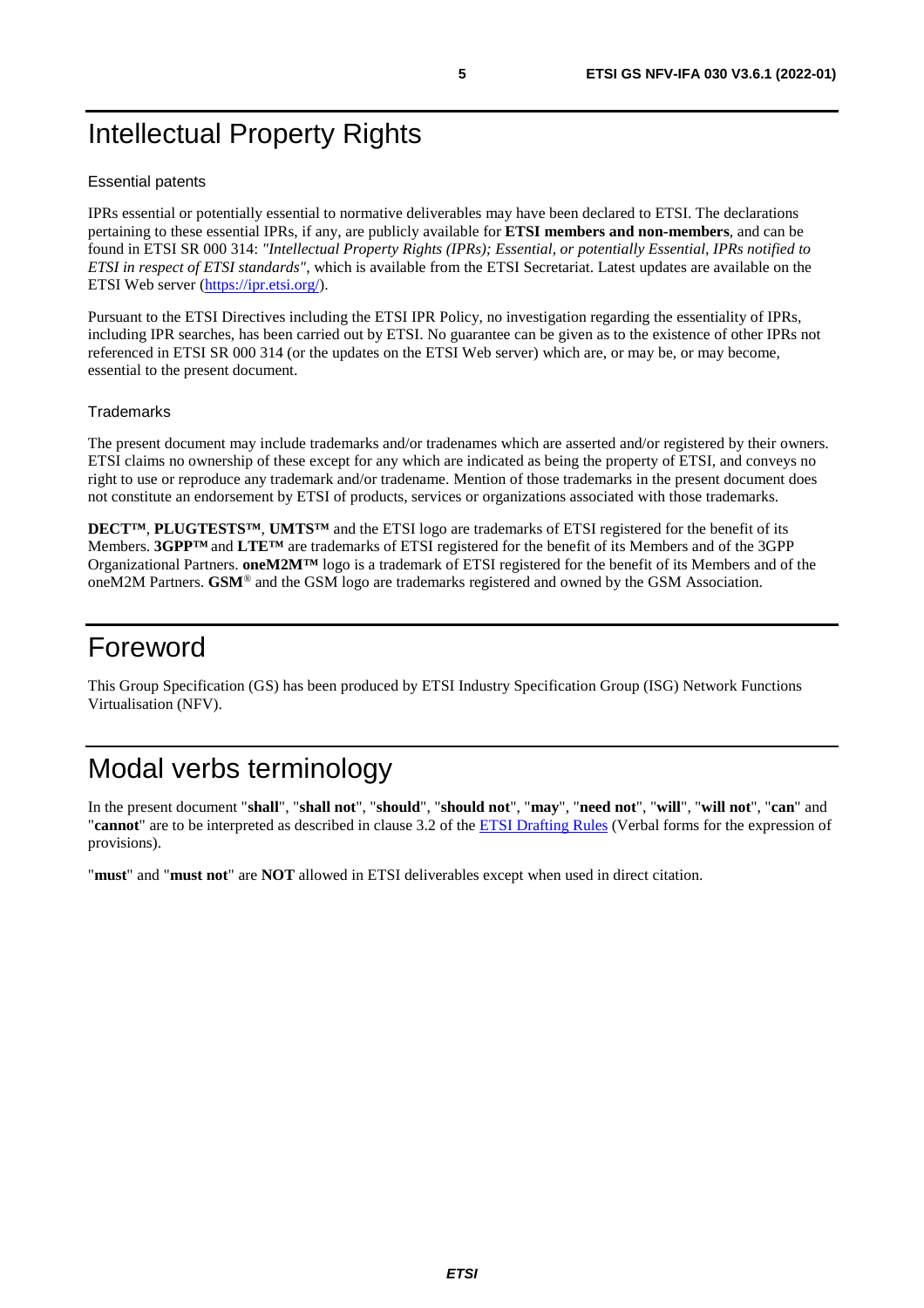# <span id="page-5-0"></span>1 Scope

The present document specifies the functional requirements, interfaces and operations to support the provision of network services across multiple administrative domains based on the interactions between NFVOs in different administrative domains (supported over the Or-Or reference point).

The present document also specifies the information elements exchanged over the specified interfaces.

The different aspects specified in the present document are derived from ETSI GR NFV-IFA 028 [i.1].

# 2 References

### 2.1 Normative references

References are either specific (identified by date of publication and/or edition number or version number) or non-specific. For specific references, only the cited version applies. For non-specific references, the latest version of the referenced document (including any amendments) applies.

Referenced documents which are not found to be publicly available in the expected location might be found at <https://docbox.etsi.org/Reference/>.

NOTE: While any hyperlinks included in this clause were valid at the time of publication, ETSI cannot guarantee their long term validity.

The following referenced documents are necessary for the application of the present document.

- [1] ETSI GS NFV-IFA 013: "Network Functions Virtualisation (NFV) Release 3; Management and Orchestration; Os-Ma-Nfvo reference point - Interface and Information Model Specification".
- [2] ETSI GS NFV-IFA 010: "Network Functions Virtualisation (NFV) Release 3; Management and Orchestration; Functional requirements specification".

# 2.2 Informative references

References are either specific (identified by date of publication and/or edition number or version number) or non-specific. For specific references, only the cited version applies. For non-specific references, the latest version of the referenced document (including any amendments) applies.

NOTE: While any hyperlinks included in this clause were valid at the time of publication, ETSI cannot guarantee their long term validity.

The following referenced documents are not necessary for the application of the present document but they assist the user with regard to a particular subject area.

- [i.1] ETSI GR NFV-IFA 028: "Network Functions Virtualisation (NFV) Release 3; Management and Orchestration; Report on architecture options to support multiple administrative domains".
- [i.2] ISO/IEC 9646-7: "Information technology Open Systems Interconnection Conformance testing methodology and framework - Part 7: Implementation Conformance Statements".
- [i.3] ETSI GR NFV 003: "Network Functions Virtualisation (NFV); Terminology for Main Concepts in NFV".
- [i.4] ETSI GS NFV-SEC 004 (V1.1.1): "Network Functions Virtualisation (NFV); NFV Security; Privacy and Regulation; Report on Lawful Interception Implications".
- [i.5] ETSI GS NFV-SEC 006 (V1.1.1): "Network Functions Virtualisation (NFV); Security Guide; Report on Security Aspects and Regulatory Concerns".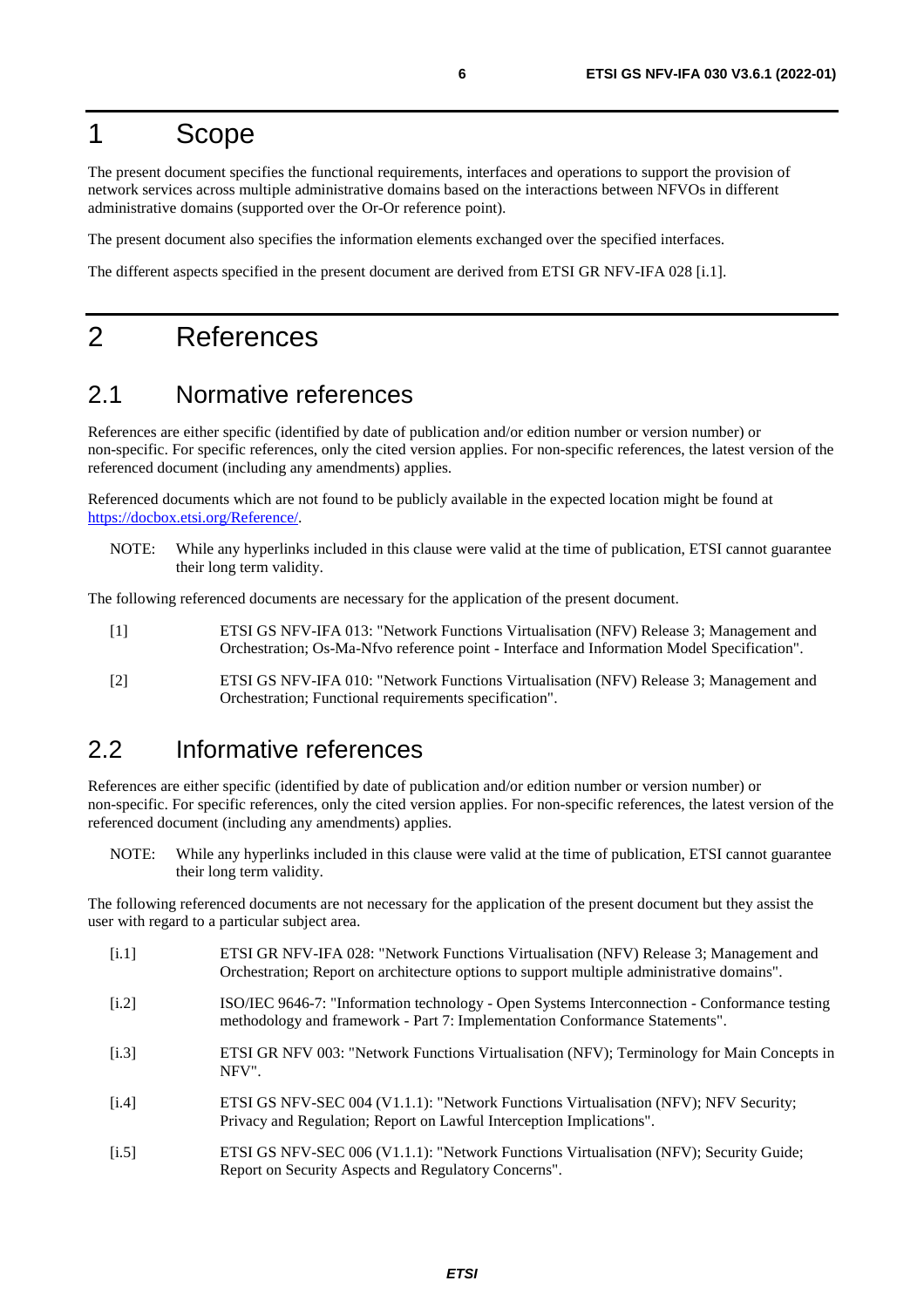- <span id="page-6-0"></span>[i.7] ETSI GS NFV-SEC 012 (V3.1.1): "Network Functions Virtualisation (NFV) Release 3; Security; System architecture specification for execution of sensitive NFV components".
- [i.8] ETSI GS NFV-SEC 014 (V3.1.1): "Network Functions Virtualisation (NFV) Release 3; NFV Security; Security Specification for MANO Components and Reference Points".

# 3 Definition of terms, symbols and abbreviations

### 3.1 Terms

For the purposes of the present document, the terms given in ETSI GR NFV 003 [[i.3](#page-5-0)] and the following apply:

**NFVO-C:** NFVO that manages a composite NS instance that has one or more nested NS instances as constituents which are managed by an NFVO in another administrative domain

**NFVO-N:** NFVO that manages an NS instance which is used as a nested NS of a composite NS instance managed by an NFVO in another administrative domain

### 3.2 Symbols

Void.

### 3.3 Abbreviations

For the purposes of the present document, the abbreviations given in ETSI GR NFV 003 [[i.3\]](#page-5-0) and the following apply:

- NOTE: An abbreviation defined in the present document takes precedence over the definition of the same abbreviation, if any, in ETSI GR NFV 003 [[i.3](#page-5-0)].
- LCM Life Cycle Management

# 4 Overview of interfaces for the provisioning of network services across multiple administrative domains

# 4.1 Introduction

NFV-MANO services can be offered and consumed across multiple administrative domains. Those administrative domains can be mapped to different organizations, e.g. different network operators or different departments of the same network operator.

Based on the study output of ETSI GR NFV-IFA 028 [\[i.1\]](#page-5-0), multiple administrative domain aspect includes the case of network service offered by multiple administrative domains. The concept of composite NS and nested NS as specified in ETSI GS NFV-IFA 010 [\[2\]](#page-5-0) is utilized. Reference point Or-Or is provided in NFV-MANO architecture for supporting the interoperability in this case.

The Or-Or reference point is used for the exchanges between NFVOs in different administrative domains, and supports the following interfaces:

- Network Service Descriptor (NSD) Management;
- Network Service (NS) Lifecycle Management;
- NS Lifecycle Operation Granting;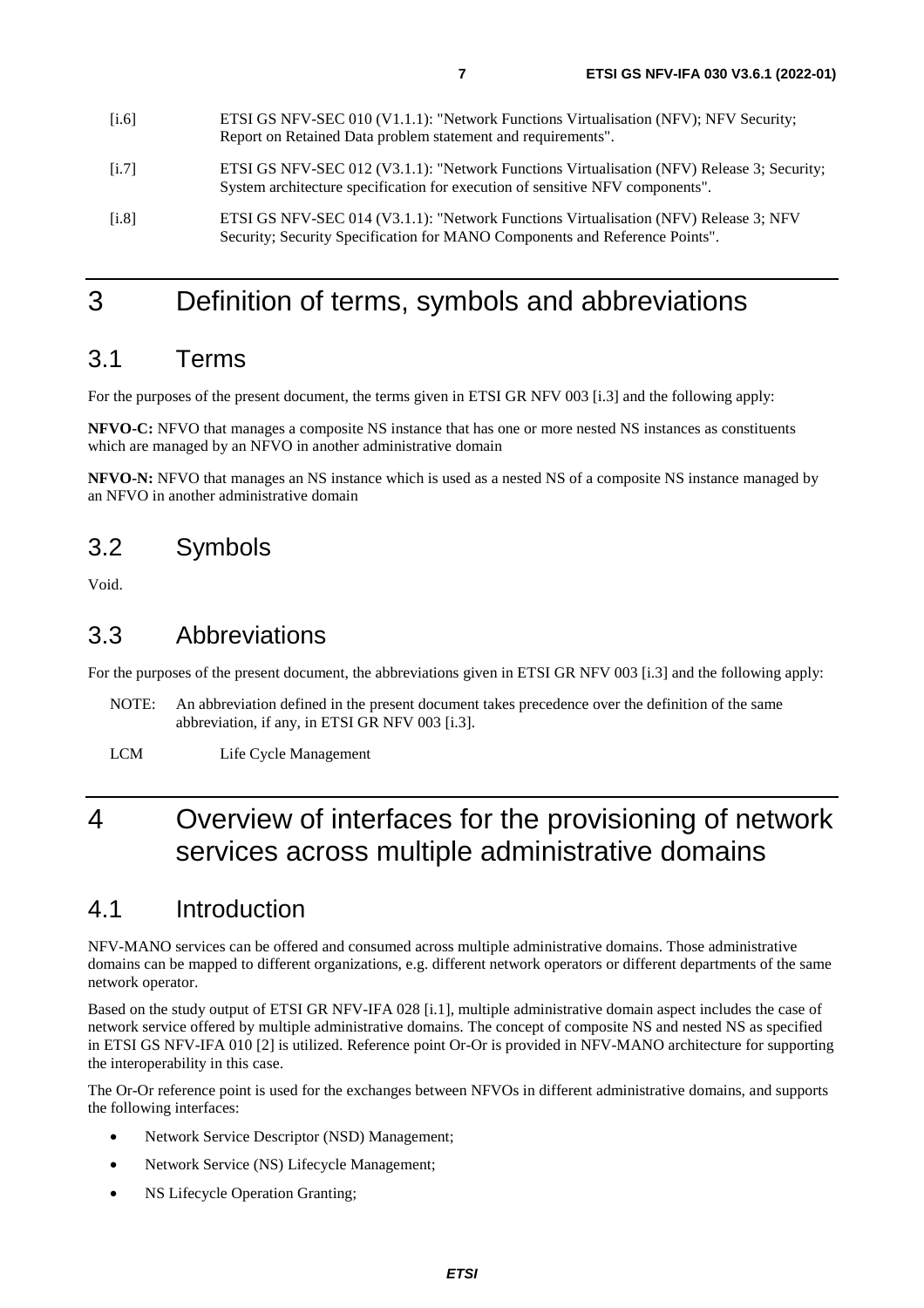- <span id="page-7-0"></span>• NS Instance Usage Notification;
- NS Performance Management;
- NS Fault Management;
- Policy Management.

The information elements exchanged via the interfaces above are also part of the present document.

# 4.2 Relation to other NFV group specifications

The present document is referencing information from the following ISG NFV Group Specifications:

- Management and Orchestration Functional requirements specification ETSI GS NFV-IFA 010 [\[2](#page-5-0)]:
	- Interfaces associated with the Or-Or reference point are based on the functional requirements specified in ETSI GS NFV-IFA 010 [[2\]](#page-5-0) for the NFVO.
- Management and Orchestration Os-Ma-Nfvo reference point Interface and Information Model Specification ETSI GS NFV-IFA 013 [\[1](#page-5-0)]:
	- The NSD Management, NS Lifecycle Management, NS Performance Management, NS Fault Management interface and Policy Management on the Or-Or reference point are based on corresponding interfaces defined in ETSI GS NFV-IFA 013 [[1\]](#page-5-0). For NSD Management and NS Lifecycle Management interface, only a subset of operations in ETSI GS NFV-IFA 013 [[1\]](#page-5-0) is applied on the related interfaces of the Or-Or reference point.

# 4.3 Conventions

The following notations, defined in ISO/IEC 9646-7 [\[i.2](#page-5-0)], are used for the qualifier column of interface information elements:

- M mandatory the capability is required to be supported;
- O optional the capability may be supported or not;
- CM conditional mandatory the capability is required to be supported and is conditional on the support of some condition. This condition shall be specified in the Description column;
- CO conditional optional the capability may be supported or not and is conditional on the support of some condition. This condition shall be specified in the Description column.

The following notation is used for parameters that represent identifiers, and for attributes that represent identifiers in information elements and notifications:

- If parameters are referring to an identifier of an actual object, their type is "Identifier".
- If an object (information element or notification) contains an attribute that identifies the object, the type of that attribute is "Identifier" and the description states that the attribute is the identifier of that particular notification or information element.

EXAMPLE 1: Identifier "resourceId" of the "NetworkSubnet information element" has type "Identifier" and description "Identifier of this NetworkSubnet information element".

- If an object (information element or notification) contains an attribute that references another object or objects defined in an ETSI NFV GS, the type of the attribute is "Identifier", followed by the list of objects it references.
- EXAMPLE 2: "Identifier (Reference to Vnfc)" or "Identifier (Reference to Vnfc, Virtual Link (VL) or VirtualStorage)".

If the type of a parameter or attribute has been marked as "Not specified" in the "Content" column, this means that its specification is part of the protocol design/data model design.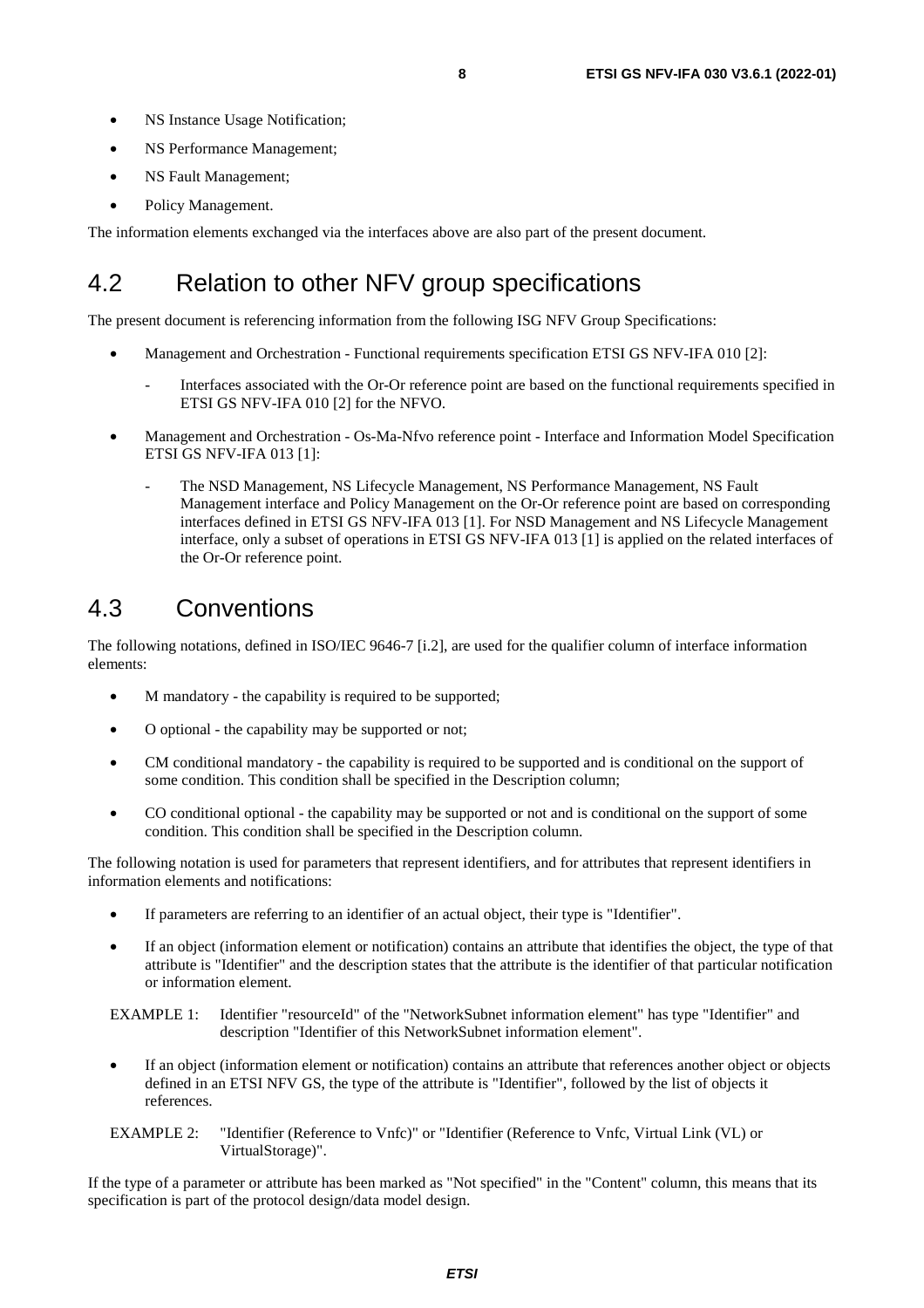# <span id="page-8-0"></span>5 Reference points and interface requirements

# 5.1 Introduction

This clause defines requirements applicable to interfaces in the context of the Or-Or reference point for the provisioning of network service across multiple administrative domains. In this case, the NFVO managing the composite NS is indicated as NFVO-C, and the NFVO managing the nested NS is indicated as NFVO-N.

# 5.2 Or-Or reference point requirements

Table 5.2-1 specifies requirements applicable to the Or-Or reference point.

| Table 5.2-1: Or-Or reference point requirements |  |
|-------------------------------------------------|--|
|-------------------------------------------------|--|

| Numbering | <b>Functional requirement description</b>                                                                    |
|-----------|--------------------------------------------------------------------------------------------------------------|
| Or-Or.001 | The Or-Or reference point shall support the NSD Management interface produced by NFVO-N.                     |
| Or-Or.002 | The Or-Or reference point shall support the NS Lifecycle Management interface produced by NFVO-N.            |
| Or-Or.003 | The Or-Or reference point shall support the NS Performance Management interface produced by NFVO-N.          |
| Or-Or.004 | The Or-Or reference point shall support the NS Fault Management interface produced by NFVO-N.                |
| Or-Or.005 | The Or-Or reference point shall support the NS Lifecycle Operation Granting interface produced by<br>NFVO-C. |
| Or-Or.006 | The Or-Or reference point shall support the NS Instance Usage Notification interface produced by NFVO-C.     |
| Or-Or.007 | The Or-Or reference point shall support the Policy Management interface produced by NFVO-N.                  |

# 5.3 Or-Or interface requirements

### 5.3.1 NSD Management interface requirements

The Or-Or reference point shall support the requirement Os-Ma-nfvo.Nsd.005 defined in ETSI GS NFV-IFA 013 [\[1](#page-5-0)], clause 5.3.1. The NFVO producing the interface is NFVO-N.

# 5.3.2 NS Lifecycle Management interface requirements

The Or-Or reference point shall support Requirement Os-Ma-nfvo.NsLcm.001, Os-Ma-nfvo.NsLcm.002, Os-Ma-nfvo.NsLcm.003, Os-Ma-nfvo.NsLcm.004, Os-Ma-nfvo.NsLcm.010, Os-Ma-nfvo.NsLcm.035, Os-Ma-nfvo.NsLcm.022 and Os-Ma-nfvo.NsLcm.028 defined in ETSI GS NFV-IFA 013 [\[1\]](#page-5-0), clause 5.3.2. The NFVO producing the interface is NFVO-N.

Table 5.3.2-1 specifies additional requirements applicable to the network service lifecycle management interface produced by NFVO-N on the Or-Or reference point.

| <b>Numbering</b>                                                                                  | <b>Functional requirement description</b>                                                                                                                                                                                                 |  |
|---------------------------------------------------------------------------------------------------|-------------------------------------------------------------------------------------------------------------------------------------------------------------------------------------------------------------------------------------------|--|
| Or-Or.NsLcm.001                                                                                   | The NS lifecycle management interface produced by NFVO-N on the Or-Or reference point shall                                                                                                                                               |  |
|                                                                                                   | support sharing a nested NS instance among multiple NS instances. See note.                                                                                                                                                               |  |
|                                                                                                   | Or-Or.NsLcm.002 The NS lifecycle management interface produced by NFVO-N on the Or-Or reference point shall<br>support providing notifications about changes of an NS instance that are related to NS lifecycle<br>management operations. |  |
|                                                                                                   | Or-Or.NsLcm.003   The NS lifecycle management interface produced by NFVO-N on the Or-Or reference point shall<br>support subscribing to NS lifecycle change notifications.                                                                |  |
| NOTE:<br>A nested NS instance can be shared among NS instances managed by the same or other NFVO. |                                                                                                                                                                                                                                           |  |

#### **Table 5.3.2-1: Network service lifecycle management interface requirements**

The mechanism of tracking a tenancy (e.g. the composite NS) in another administrative domain is not defined in the present document.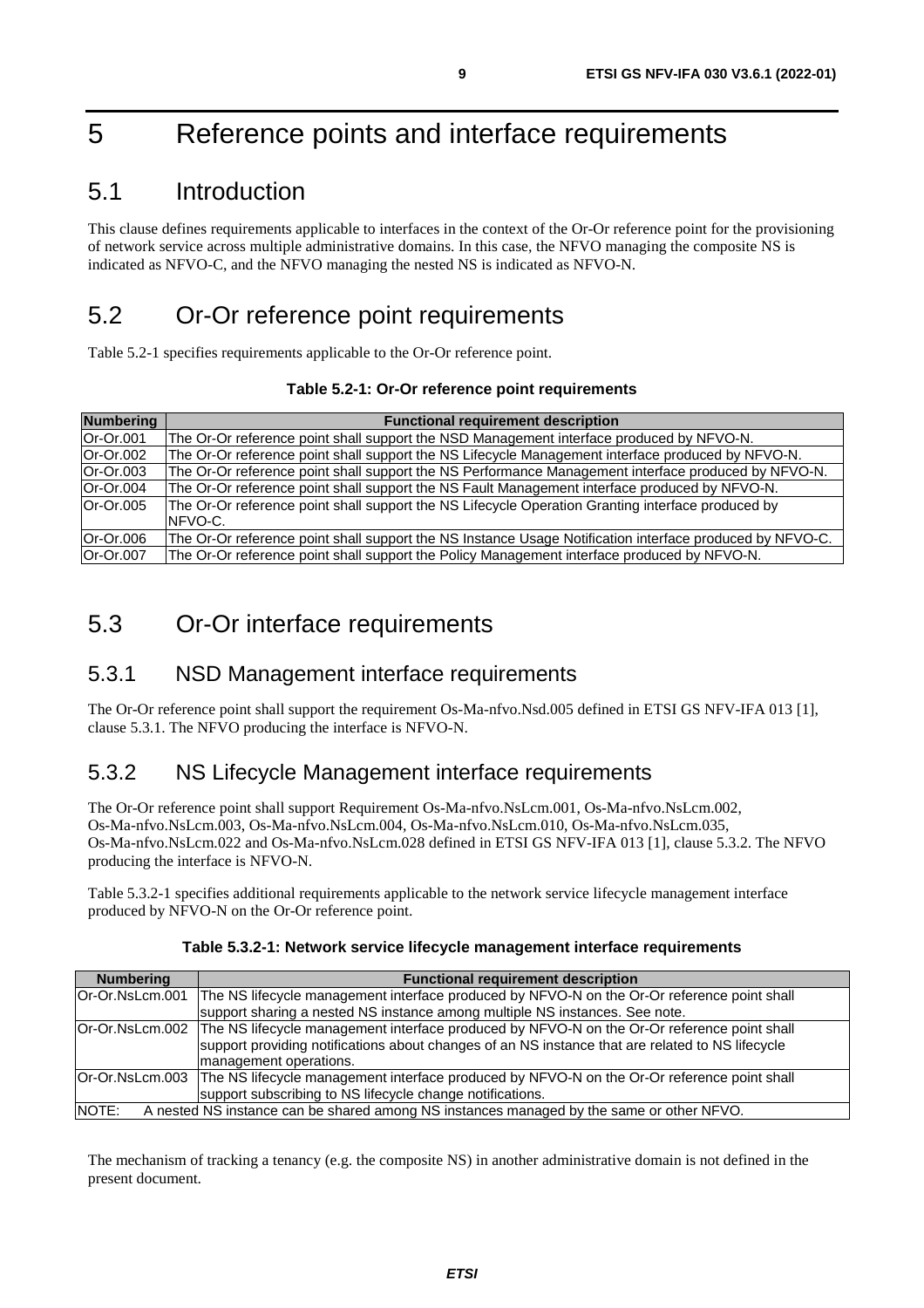# <span id="page-9-0"></span>5.3.3 NS Lifecycle Operation Granting interface requirements

Table 5.3.3-1 specifies requirements applicable to the NS Lifecycle Operation Granting interface produced by NFVO-C on the Or-Or reference point.

| Table 5.3.3-1: NS Lifecycle Operation Granting interface requirements |  |
|-----------------------------------------------------------------------|--|
|-----------------------------------------------------------------------|--|

| <b>Numbering</b> | <b>Requirement</b>                                                                      |  |  |
|------------------|-----------------------------------------------------------------------------------------|--|--|
| Or-Or.NSLcog.001 | The NS Lifecycle Operation Granting interface produced by NFVO-C on the Or-Or reference |  |  |
|                  | point shall support granting NS lifecycle operations.                                   |  |  |

### 5.3.4 NS Instance Usage Notification interface requirements

Table 5.3.4-1 specifies requirements applicable to the NS Instance Usage Notification interface produced by NFVO-C on the Or-Or reference point (see clause 6.1.6 for more illustration on NS instance usage).

#### **Table 5.3.4-1: NS Instance Usage Notification interface requirements**

| <b>Numbering</b> | Requirement                                                                            |  |  |
|------------------|----------------------------------------------------------------------------------------|--|--|
| lOr-Or.NSIun.001 | The NS Instance Usage Notification interface produced by NFVO-C on the Or-Or reference |  |  |
|                  | point shall support notifying the usage of the NS.                                     |  |  |

### 5.3.5 NS Performance Management interface requirements

The Or-Or reference point shall support NS Performance Management interface requirements defined in ETSI GS NFV-IFA 013 [[1\]](#page-5-0), clause 5.3.4. The NFVO producing the interface is NFVO-N.

### 5.3.6 NS Fault Management interface requirements

The Or-Or reference point shall support NS Fault Management interface requirements defined in ETSI GS NFV-IFA 013 [[1\]](#page-5-0), clause 5.3.5. The NFVO producing the interface is NFVO-N.

### 5.3.7 Policy Management interface requirements

The Or-Or reference point shall support Policy Management interface requirements defined in ETSI GS NFV-IFA 013 [[1\]](#page-5-0), clause 5.3.8. The NFVO producing the interface is NFVO-N.

NOTE: For interface requirements related to transferring policy, the case that NFVO-C transfers policies to the VNFM or the VIM in the administrative domain of NFVO-N via NFVO-N does not apply.

# 6 Interfaces related to multiple administrative domains

# 6.1 NFVO exposed interfaces

### 6.1.1 Introduction

This clause defines the interfaces exposed by NFVO-N towards NFVO-C or exposed by NFVO-C towards NFVO-N over the Or-Or reference point.

Interface operations of NSD management, NS lifecycle management, NS performance management and NS fault management can be reused from corresponding definitions in ETSI GS NFV-IFA 013 [[1](#page-5-0)]. Interface operations of NS lifecycle operation granting and NS instance usage notification which cannot be directly reused from ETSI GS NFV-IFA 013 [[1\]](#page-5-0) are specified in the present document in details.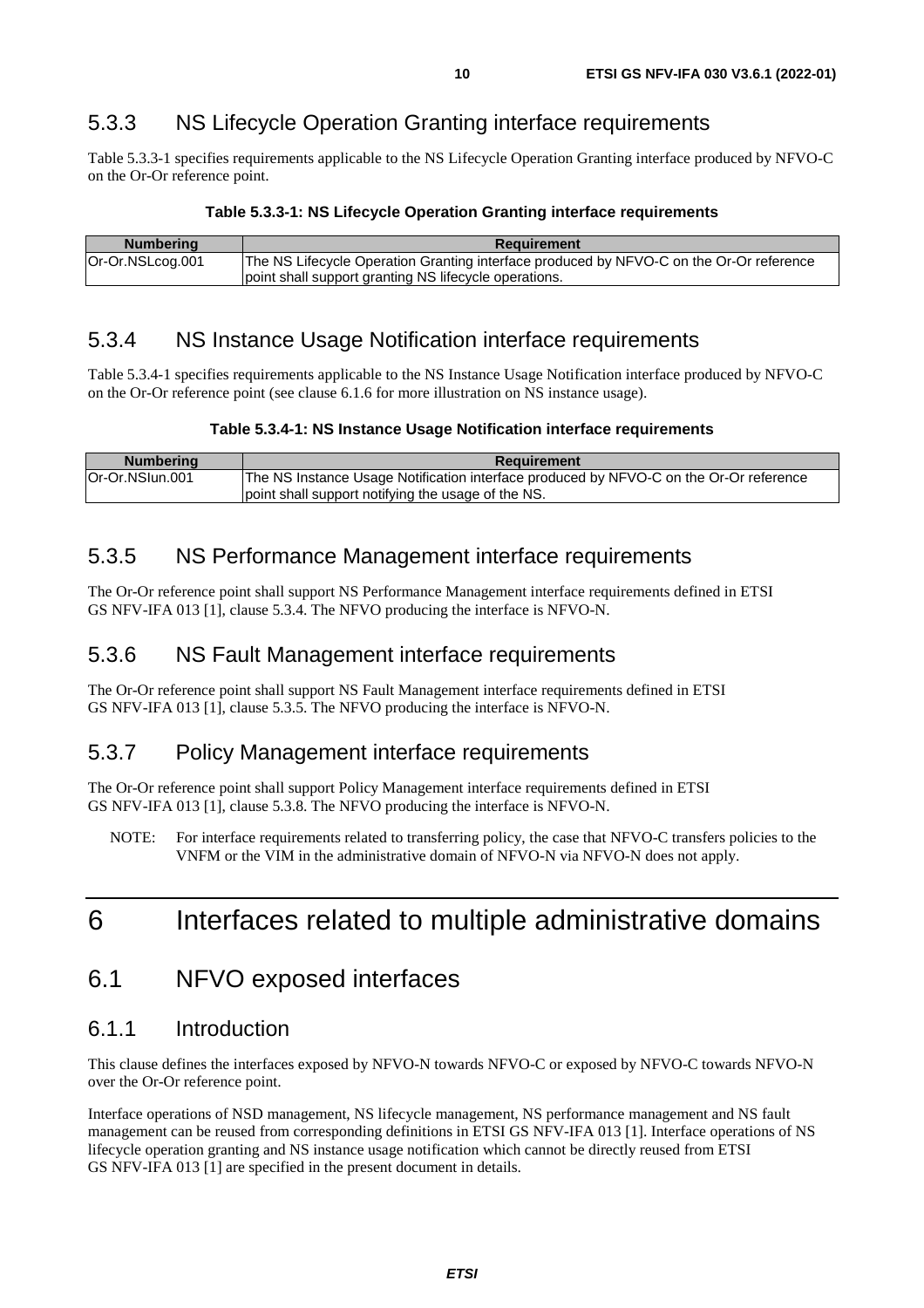### <span id="page-10-0"></span>6.1.2 NSD Management interface

This interface allows NFVO-C to invoke NSD management operations towards NFVO-N.

Only one operation of query NSD Info is supported by this interface. The definition of query NSD Info operation in clause 7.2.7 of ETSI GS NFV-IFA 013 [\[1](#page-5-0)] applies for the Or-Or reference point, except that the producer is NFVO-N and the consumer is NFVO-C.

### 6.1.3 NS Lifecycle Management interface

This interface allows NFVO-C to invoke NS lifecycle management operations towards NFVO-N.

The following operations are defined for this interface, and these operations are reused from ETSI GS NFV-IFA 013 [[1\]](#page-5-0), except that the producer is NFVO-N and the consumer is NFVO-C. Other operations of NS lifecycle management interface in ETSI GS NFV-IFA 013 [[1\]](#page-5-0) are not supported over Or-Or reference point:

- Create NS Identifier (refer to clause 7.3.2 of ETSI GS NFV-IFA 013 [[1\]](#page-5-0)).
- Delete NS Identifier (refer to clause 7.3.8 of ETSI GS NFV-IFA 013 [[1\]](#page-5-0)).
- Instantiate NS (refer to clause 7.3.3 of ETSI GS NFV-IFA 0[1](#page-5-0)3 [1]).
- Terminate NS (refer to clause 7.3.7 of ETSI GS NFV-IFA 013 [[1\]](#page-5-0)).
- Scale NS (refer to clause 7.3.4 of ETSI GS NFV-IFA 013 [\[1\]](#page-5-0)).
- Heal NS (refer to clause 7.3.9 of ETSI GS NFV-IFA 013 [\[1\]](#page-5-0)).
- Query NS (refer to clause 7.3.6 of ETSI GS NFV-IFA 013 [\[1\]](#page-5-0)).
- Get Operation Status (refer to clause 7.3.10 of ETSI GS NFV-IFA 013 [\[1](#page-5-0)]).
- Subscription/Notification (refer to clause 7.3.11 to clause 7.3.14 of ETSI GS NFV-IFA 013 [\[1\]](#page-5-0)).
- NOTE: There may be a need to restrict information about NS instance exposed in the NS query operation in the nested NS sharing scenario. The resolution is related to the isolation of information in multiple tenancy management and out of the scope of the present document.

### 6.1.4 NS Performance Management interface

This interface allows providing of performance information related to network services.

The operations in clause 7.5 of ETSI GS NFV-IFA 013 [[1\]](#page-5-0) apply for the Or-Or reference point, except that the producer is NFVO-N and the consumer is NFVO-C.

### 6.1.5 NS Fault Management interface

This interface allows NFVO-N to provide alarms related to the NS visible to NFVO-C.

The operations in clause 7.6 of ETSI GS NFV-IFA 013 [[1\]](#page-5-0) apply for the Or-Or reference point, except that the producer is NFVO-N and the consumer is NFVO-C.

### 6.1.6 NS Instance Usage Notification Interface

#### 6.1.6.1 Description

This interface allows NFVO-N managing an existing instance of an NS to receive notifications from NFVO-C in other administrative domain indicating that this NFVO-C has started or ceased to use this NS instance as a constituent nested NS of a composite NS.

The existing NS instance is "in use" by NFVO-C when it is associated to a composite NS instance managed by that NFVO-C. That is, the former NS instance is nested into the composite NS.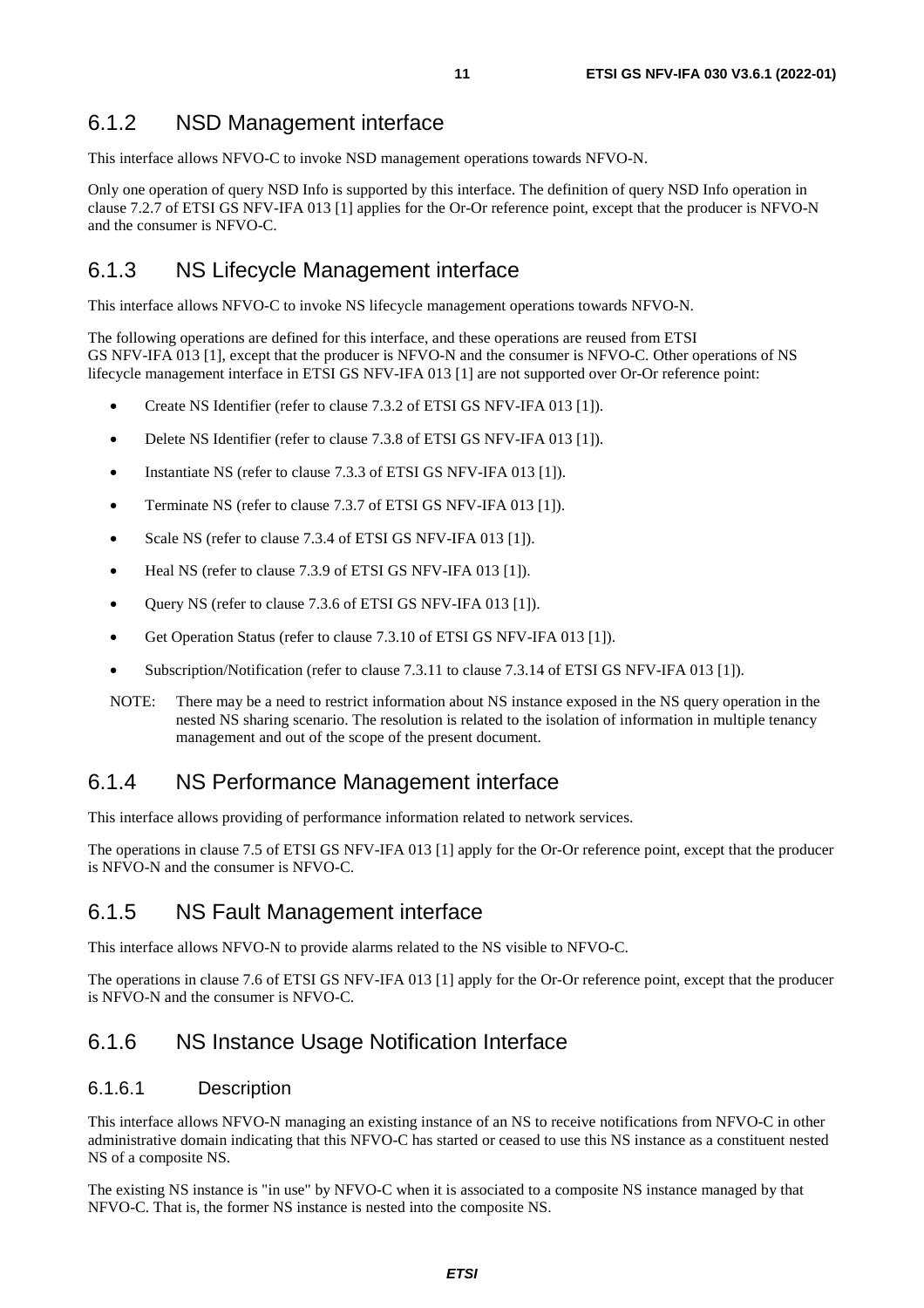<span id="page-11-0"></span>The existing NS instance is "not is use" by NFVO-C when it is not associated to a composite NS instance managed by that NFVO-C. That is, the NS instance is not nested into a composite NS managed by that NFVO-C.

#### 6.1.6.2 Subscribe operation

#### 6.1.6.2.1 Description

This operation enables NFVO-N to subscribe with a filter for the notifications related to the start or end of usage of an NS instance by NFVO-C. The related NS instance is managed by NFVO-N subscribing to the notifications.

|  |  | Table 6.1.6.2.1-1: Subscribe operation |  |
|--|--|----------------------------------------|--|
|--|--|----------------------------------------|--|

| <b>Message</b>    | Requirement | <b>Direction</b>             |
|-------------------|-------------|------------------------------|
| SubscribeRequest  | Mandatory   | $INFVO-N \rightarrow NFVO-C$ |
| SubscribeResponse | Mandatory   | INFVO-C $\rightarrow$ NFVO-N |
|                   |             |                              |

#### 6.1.6.2.2 Input parameters

The input parameters sent when invoking the operation shall follow the indications provided in table 6.1.6.2.2-1.

|  | Table 6.1.6.2.2-1: Subscribe operation input parameters |
|--|---------------------------------------------------------|
|--|---------------------------------------------------------|

| <b>Parameter</b> | Qualifier | Cardinality | Content | <b>Description</b>                                                                                                                                      |
|------------------|-----------|-------------|---------|---------------------------------------------------------------------------------------------------------------------------------------------------------|
| filter           | IM        |             | Filter  | Input filter for selecting the existing NS instances being managed by<br>the sender of the subscribe operation for which notifications are<br>required. |

#### 6.1.6.2.3 Output parameters

The output parameters returned by the operation shall follow the indications provided in table 6.1.6.2.3-1.

#### **Table 6.1.6.2.3-1: Subscribe operation output parameters**

| <b>Parameter</b> |    | Qualifier   Cardinality   Content |                    | <b>Description</b>                        |
|------------------|----|-----------------------------------|--------------------|-------------------------------------------|
| subscriptionId   | ΙM |                                   | <b>I</b> dentifier | Ildentifier of the subscription realized. |

#### 6.1.6.2.4 Operation results

After successful subscription, the consumer (NFVO-N) is registered to receive notifications from another NFVO (NFVO-C) if NFVO-C starts or ceases to use this NS instance as part of a composite NS.

The result of the operation shall indicate if the subscription has been successful or not with a standard success/error result. For a particular subscription, only notifications matching the filter will be delivered to the consumer.

#### 6.1.6.3 Notify operation

#### 6.1.6.3.1 Description

This operation distributes notifications to subscribers related to NS instance usage changes. It is a one-way operation issued by NFVO-C that cannot be invoked as an operation by the consumer (NFVO-N).

In order to receive notifications, NFVO-N shall have a subscription.

Table 6.1.6.3.1-1 lists the information flow exchanged between NFVO-C and NFVO-N.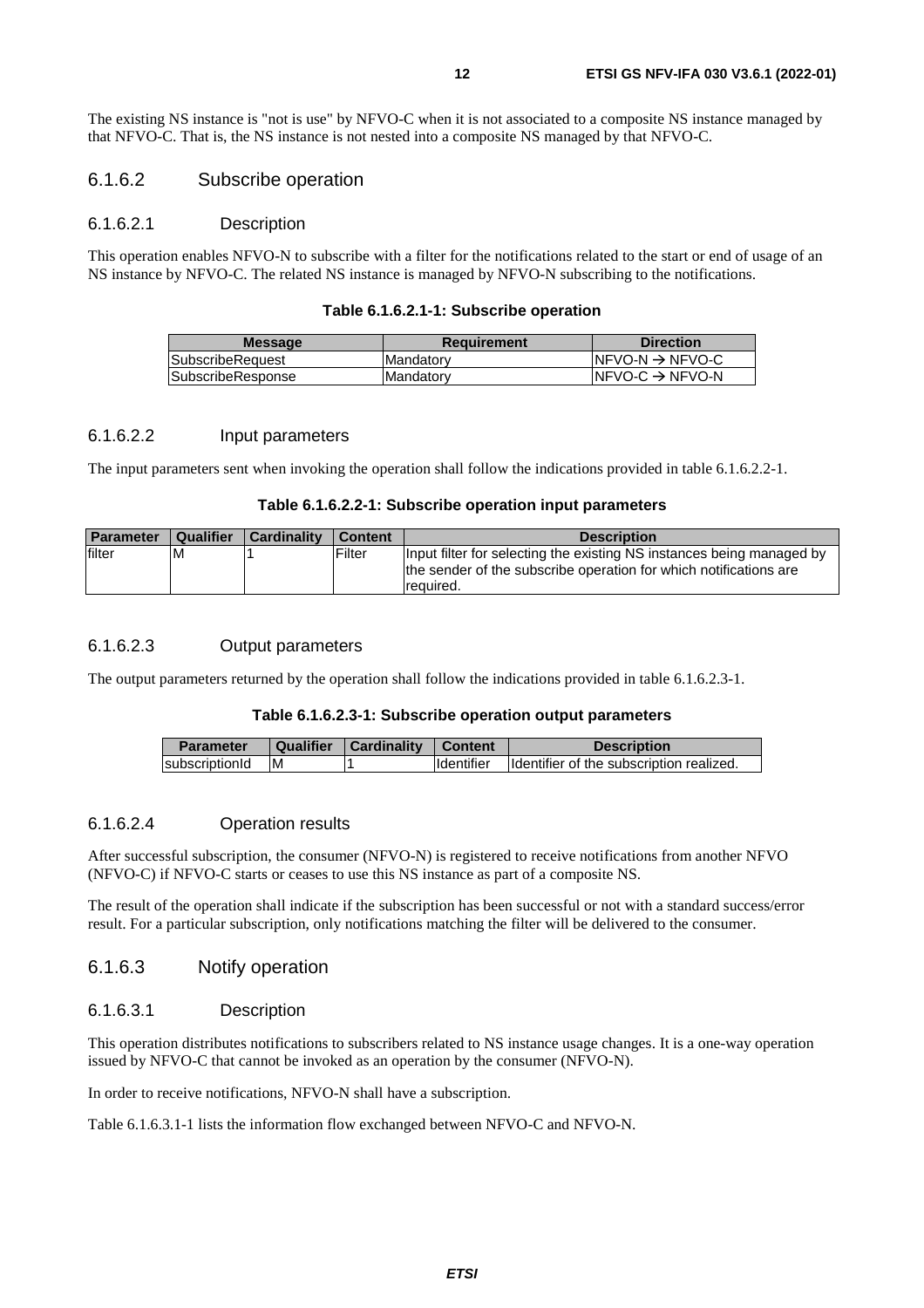|               | Message   Requirement | <b>Direction</b>             |
|---------------|-----------------------|------------------------------|
| <b>Notify</b> | Mandatory             | $INFVO-C \rightarrow NFVO-N$ |
|               |                       |                              |

<span id="page-12-0"></span>The following notification is sent by this operation:

• NsInstanceUsageNotification. See clause 7.2.2.

#### 6.1.6.4 Terminate Subscription operation

#### 6.1.6.4.1 Description

This operation enables NFVO-N to terminate a particular subscription.

Table 6.1.6.4.1-1 lists the information flow exchanged between NFVO-N and NFVO-C.

#### **Table 6.1.6.4.1-1: Terminate Subscription operation**

| <b>Message</b>                | <b>Requirement</b> | <b>Direction</b>             |
|-------------------------------|--------------------|------------------------------|
| TerminateSubscriptionRequest  | Mandatory          | $INFVO-N \rightarrow NFVO-C$ |
| TerminateSubscriptionResponse | <b>Mandatory</b>   | INFVO-C $\rightarrow$ NFVO-N |

#### 6.1.6.4.2 Input parameters

The input parameters sent when invoking the operation shall follow the indications provided in table 6.1.6.4.2-1.

#### **Table 6.1.6.4.2-1: Terminate Subscription operation input parameters**

| <b>Parameter</b>       | Qualifier | Cardinality | <b>Content</b> | <b>Description</b>                               |
|------------------------|-----------|-------------|----------------|--------------------------------------------------|
| <b>IsubscriptionId</b> | M         |             | Identifier     | Identifier of the subscription to be terminated. |

#### 6.1.6.4.3 Output parameters

No output parameter.

#### 6.1.6.4.4 Operation results

After successful termination of a subscription, the identified subscription does not exist anymore, and NFVO-N will not receive notifications related that subscription any longer. The result of the operation shall indicate if the subscription termination has been successful or not with a standard success/error result.

#### 6.1.6.5 Query Subscription Info operation

#### 6.1.6.5.1 Description

This operation enables NFVO-N to query information about subscriptions.

Table 6.1.6.5.1-1 lists the information flow exchanged between NFVO-N and NFVO-C.

#### **Table 6.1.6.5.1-1: Query Subscription operation**

| <b>Message</b>                | <b>Requirement</b> | <b>Direction</b>             |
|-------------------------------|--------------------|------------------------------|
| QuerySubscriptionInfoRequest  | Mandatory          | $INFVO-N \rightarrow NFVO-C$ |
| QuerySubscriptionInfoResponse | <b>Mandatory</b>   | INFVO-C $\rightarrow$ NFVO-N |
|                               |                    |                              |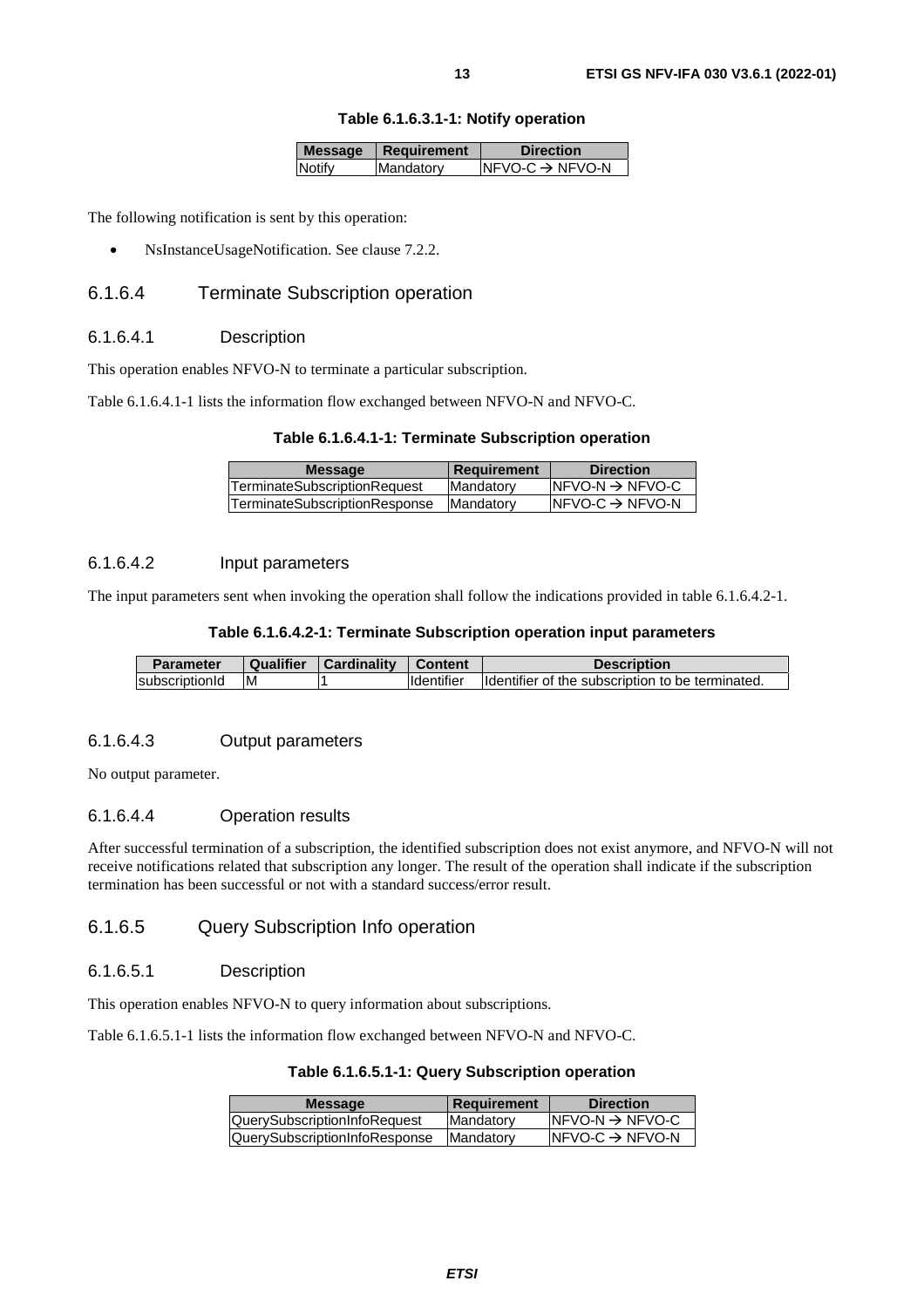#### <span id="page-13-0"></span>6.1.6.5.2 Input parameters

The input parameters sent when invoking the operation shall follow the indications provided in table 6.1.6.5.2-1.

| <b>Parameter</b> | Qualifier | <b>Cardinality</b> | Content | <b>Description</b>                                                                                      |
|------------------|-----------|--------------------|---------|---------------------------------------------------------------------------------------------------------|
| filter           | ιM        |                    | Filter  | Filtering criteria to select one or a set of subscriptions. Details<br>are part of the protocol design. |

#### **Table 6.1.6.5.2-1: Query Subscription Info operation input parameters**

#### 6.1.6.5.3 Output parameters

The output parameters returned by the operation shall follow the indications provided in table 6.1.6.5.3-1.

| Table 6.1.6.5.3-1: Query Subscription Info operation output parameters |  |  |  |
|------------------------------------------------------------------------|--|--|--|
|------------------------------------------------------------------------|--|--|--|

| Parameter        | Qualifier | <b>Cardinality</b> | Content                     | <b>Description</b>                                                          |
|------------------|-----------|--------------------|-----------------------------|-----------------------------------------------------------------------------|
| lauer\<br>≀esult | ΙM        | 10N                | $\cdot$<br>Not<br>specified | matching<br>, the querv.<br>about the subscription(s)<br><b>Information</b> |

#### 6.1.6.5.4 Operation results

After successful operation, the NFVO-C has queried the internal subscription objects. The result of the operation indicates if it has been successful or not with a standard success/error result. For a particular query, information about the subscriptions to notifications related to NS instance usage that the NFVO-N has access to and that are matching the filter shall be returned.

### 6.1.7 Policy Management interface

This interface allows NFVO-C to invoke policy management operations towards NFVO-N.

The operations in clause 7.9 of ETSI GS NFV-IFA 013 [[1\]](#page-5-0) apply for the Or-Or reference point, except that the producer is NFVO-N and the consumer is NFVO-C.

For interface operation of transferring policy, the pfId attribute in the table of input parameters (table 7.9.2.2-1 of ETSI GS NFV-IFA 013 [[1\]](#page-5-0)) does not apply.

### 6.1.8 NS Lifecycle Operation Granting interface

#### 6.1.8.1 Description

This interface defines one operation that allows NFVO-C to grant NS lifecycle operations.

#### 6.1.8.2 Grant NS Lifecycle Operation

#### 6.1.8.2.1 Description

This operation allows NFVO-N to request a grant for authorization of an NS lifecycle operation. This interface supports the following use case:

• NFVO-C can approve or reject a request based on dependencies between the nested NS and the entities (NSs or VNFs) in the administrative domain of NFVO-C.

Table 6.1.8.2.1-1 lists the information flow exchanged between NFVO-C and NFVO-N.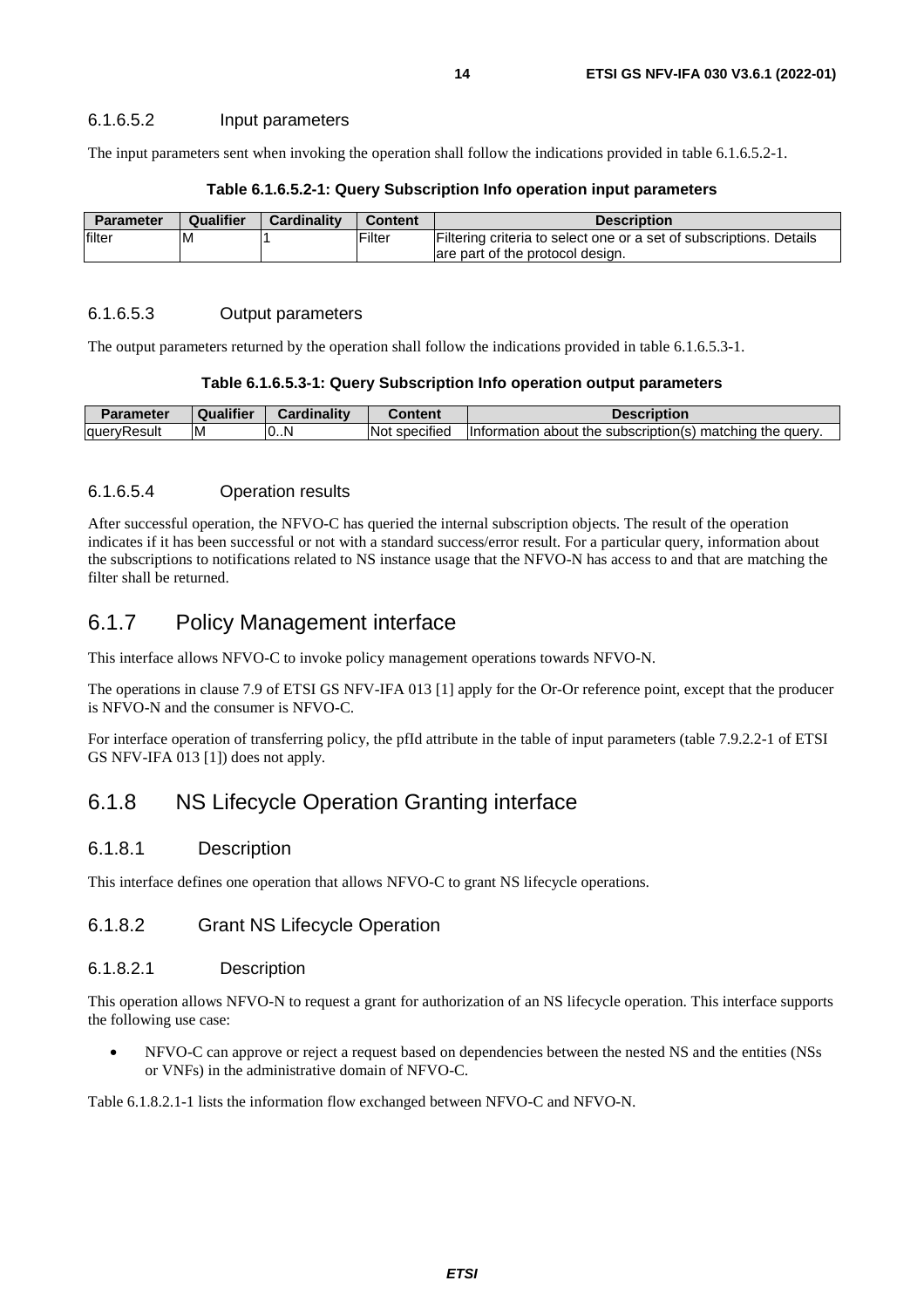<span id="page-14-0"></span>

| GrantNSLifecycleOperationRequest<br><b>IMandatory</b> | <b>Message</b>                               | <b>Requirement</b> | <b>Direction</b>             |
|-------------------------------------------------------|----------------------------------------------|--------------------|------------------------------|
|                                                       |                                              |                    | $INFVO-N \rightarrow NFVO-C$ |
|                                                       | GrantNSLifecycleOperationResponse  Mandatory |                    | INFVO-C $\rightarrow$ NFVO-N |

#### **Table 6.1.8.2.1-1: Grant NS Lifecycle Operation**

#### 6.1.8.2.2 Input parameters

The input parameters sent when invoking the operation shall follow the indications provided in table 6.1.8.2.2-1.

**Table 6.1.8.2.2-1: Grant NS Lifecycle Operation input parameters** 

| <b>Parameter</b>                                                                                                                                           | Qualifier | <b>Cardinality</b> | <b>Content</b>                      | <b>Description</b>                                                                                                                           |
|------------------------------------------------------------------------------------------------------------------------------------------------------------|-----------|--------------------|-------------------------------------|----------------------------------------------------------------------------------------------------------------------------------------------|
| nslnstanceld                                                                                                                                               | M         |                    | <b>Identifier</b>                   | Identifier of the NS instance which this grant request is<br>related to.                                                                     |
| nsdld                                                                                                                                                      | M         |                    | ldentifier<br>(Reference to<br>Nsd) | Identifier of the NSD that defines the NS for which the<br>LCM operation is to be granted.                                                   |
| lifecycleOperation                                                                                                                                         | M         |                    | Enum                                | The lifecycle management operation for which granting<br>is requested.<br>VALUES:<br>SCALE NS<br><b>TERMINATE NS</b><br>HEAL NS<br>See note. |
| ladditionalParam                                                                                                                                           | M         | 0N                 | KeyValuePair                        | Additional parameters passed by NFVO-N, specific to<br>the NS and the LCM operation.                                                         |
| NOTE:<br>The NS LCM operations InstantiateNs, CreateNsIdentifier, DeleteNsIdentifier and QueryNs can be executed<br>by NFVO-N without requesting granting. |           |                    |                                     |                                                                                                                                              |

#### 6.1.8.2.3 Output parameters

No output parameter.

#### 6.1.8.2.4 Operation results

In case of success, NFVO-C returns to NFVO-N with a success indicator to permit the NS lifecycle management operation. In addition to failure situations, NFVO-C can reject a GrantNSLifecycleOperationRequest due to various reasons. In case of rejecting the operation or in case of failure, NFVO-C returns to NFVO-N appropriate error information, describing the reason of rejection or failure.

# 6.2 Void

# 7 Information elements

# 7.1 Introduction

This clause specifies, or references definitions of information elements used by the interfaces in the present document.

The specification of the following information elements is part of the protocol design:

- Identifier.
- Filter.
- KeyValuePair.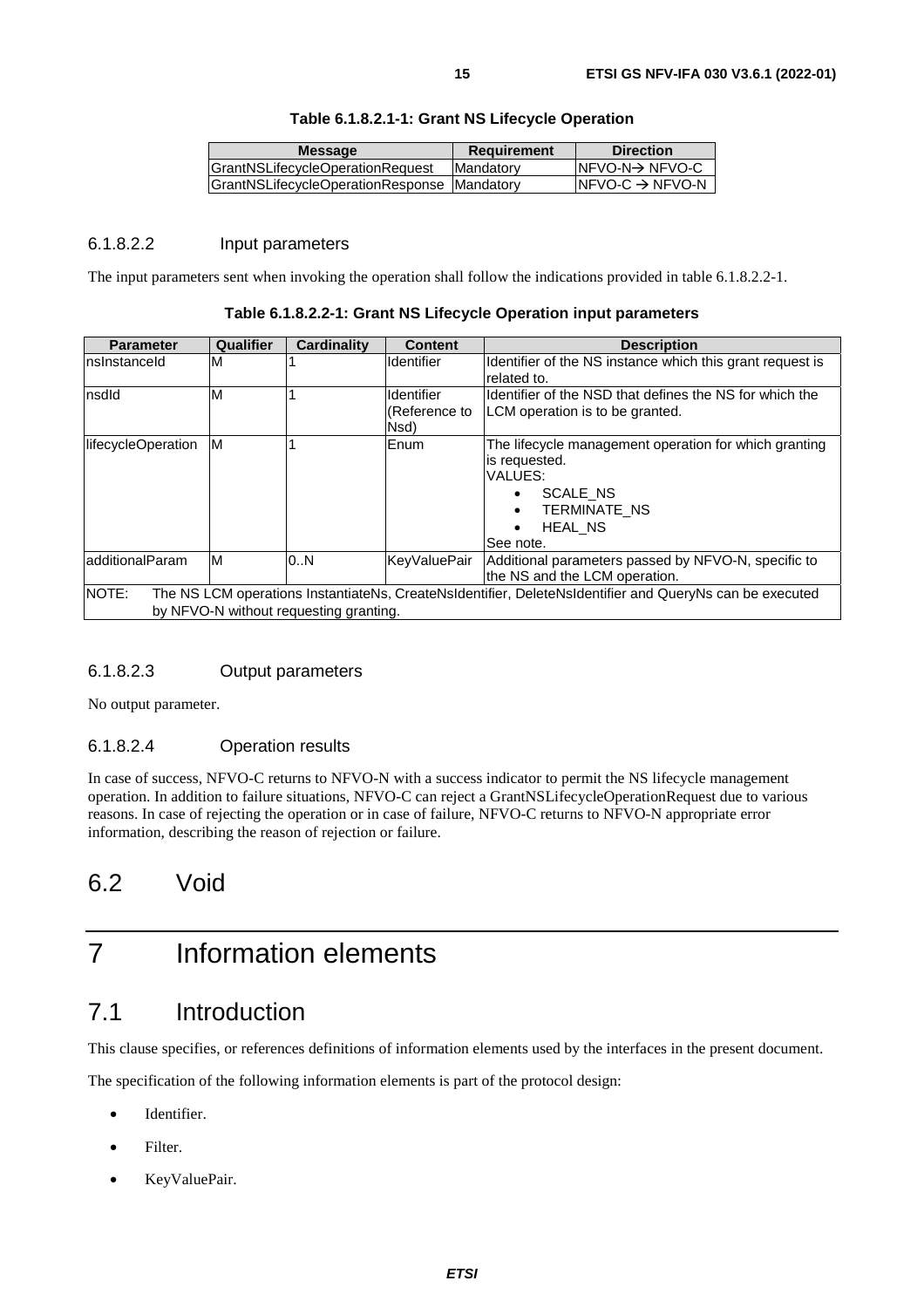# <span id="page-15-0"></span>7.2 Information elements and notifications related to NS instance usage notification

### 7.2.1 Introduction

This clause defines information elements and notifications related to NS instance usage notification.

### 7.2.2 NsInstanceUsageNotification

#### 7.2.2.1 Description

This notification informs NFVO-N that NFVO-C has started using or ceased to use an NS instance managed by NFVO-N as part of a composite NS managed by NFVO-C. The support of the notification is mandatory.

#### 7.2.2.2 Trigger conditions

The trigger conditions include:

- Start of usage of the NS instance as part of a composite NS managed by NFVO-C.
- End of usage of the NS instance as part of a composite NS managed by NFVO-C.

#### 7.2.2.3 Attributes

The attributes of the NsInstanceUsageNotification notification shall follow the indications provided in table 7.2.2.3-1.

| <b>Attribute</b> | <b>Qualifier</b> | <b>Cardinality</b> | <b>Content</b>    | <b>Description</b>                                                                                                                                                                         |
|------------------|------------------|--------------------|-------------------|--------------------------------------------------------------------------------------------------------------------------------------------------------------------------------------------|
| Insinstanceld    | IM.              |                    | <b>Identifier</b> | Ildentifier of the NS instance affected.                                                                                                                                                   |
| status           | ١M               |                    | lEnum.            | Indicates whether this notification reports about the<br>start of the usage of an NS instance or about the end<br>of the usage of an NS instance.<br>VALUES:<br><b>START</b><br><b>END</b> |

# 8 Security considerations and requirements

# 8.1 Introduction

The support of network services across multiple administrative domains relies on the use of NFV-MANO functional blocks and NFV architecture as well as the functionality and operations defined in other reference points, like the Os-Ma-Nfvo specified in ETSI GS NFV-IFA 013 [\[1\]](#page-5-0). Hence security analysis and considerations for NFV-MANO components and reference points as specified in ETSI GS NFV-SEC 014 [\[i.8\]](#page-6-0) and the system architecture for sensitive NFV components as specified in ETSI GS NFV-SEC 012 [[i.7\]](#page-6-0) are also applicable, but not specific, to the present document.

The functionality specified by the present document however introduces a new Or-Or reference point across multiple administrative domains and the capabilities to manage NS instances and NSDs as well as to grant certain NS LCM operations across this reference point. The new Or-Or reference point introduces potential security threats and vulnerabilities that are specific to this feature. The requirements for security measures to mitigate or prevent these threats are the subject of this clause.

Furthermore, the exposure of the NFVO to external connectivity inherently adds a security risk as this connectivity may be exploited to perform actions beyond the operations and interfaces supported by the NFVO in this feature.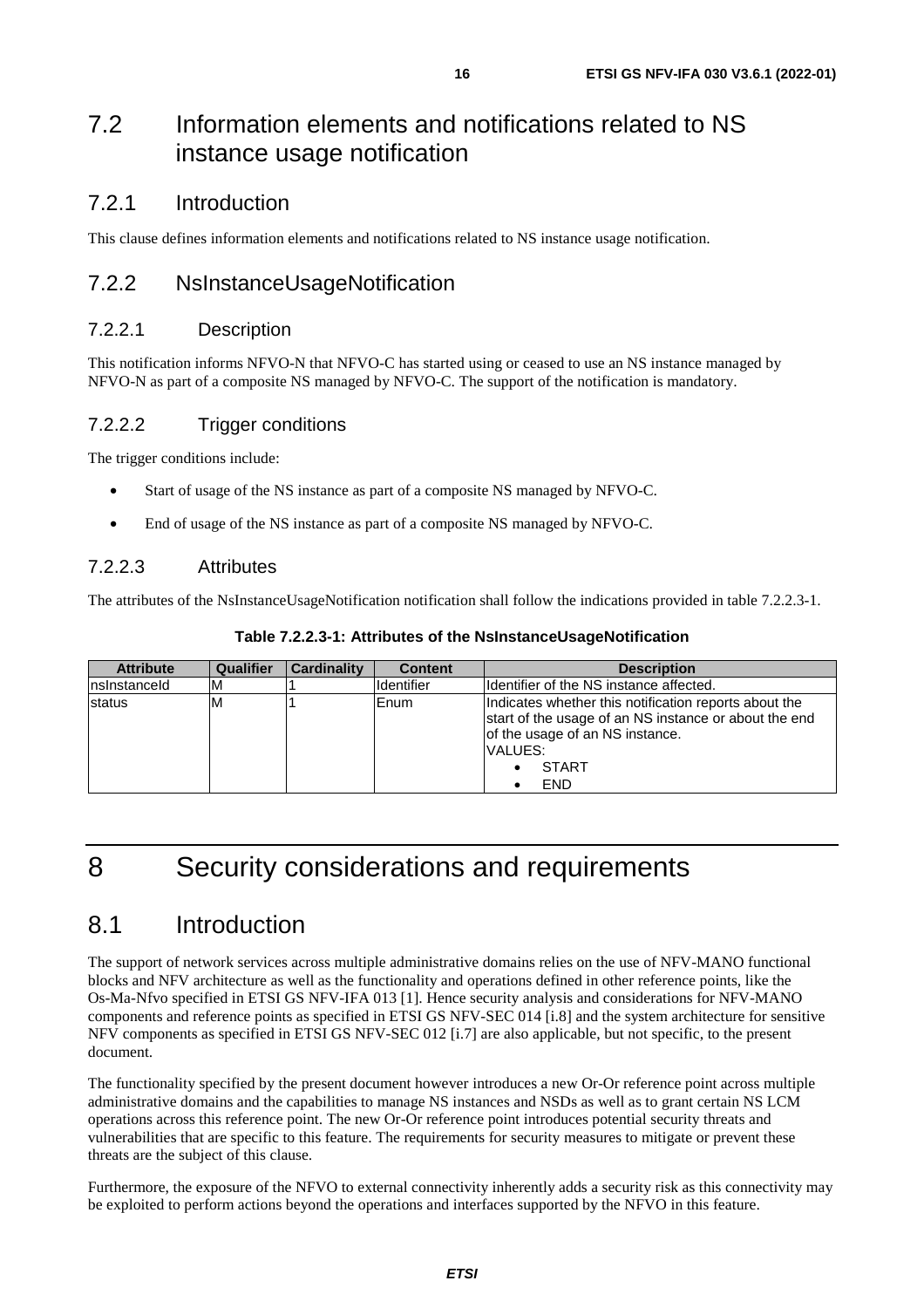<span id="page-16-0"></span>A threat, risk and security analysis is provided in Annex A.

# 8.3 Security requirements

Table 8.3-1 lists the set of applicable requirements related to security in the realization of support of network services across multiple administrative domains.

**Table 8.3-1: Security requirements for support of NSs across multiple administrative domains** 

| <b>Identifier</b> | <b>Requirement description</b>                                                                         |  |
|-------------------|--------------------------------------------------------------------------------------------------------|--|
| Or-Or.sec.001     | The NFVO that produces an interface in the Or-Or reference point shall verify the authenticity of      |  |
|                   | another NFVO consuming the interface and shall only accept requests from authorized consumers.         |  |
| Or-Or.sec.002     | The NFVO that consumes an interface in the Or-Or reference point shall verify the authenticity of      |  |
|                   | another NFVO producing the interface and shall only send requests to authorized producers.             |  |
| Or-Or.sec.003     | The NFVO that consumes or produces an interface in the Or-Or reference point shall have a              |  |
|                   | mechanism to ensure the integrity and authenticity of the information sent across the reference point. |  |
| Or-Or.sec.004     | There shall be a mechanism that prevents illegal interception of data and information sent across the  |  |
|                   | Or-Or reference point.                                                                                 |  |
| Or-Or.sec.005     | The NFVO exposing connectivity to other administrative domains shall have mechanisms to protect the    |  |
|                   | NFVO against access or requests beyond those management operations supported in the Or-Or              |  |
|                   | reference point.                                                                                       |  |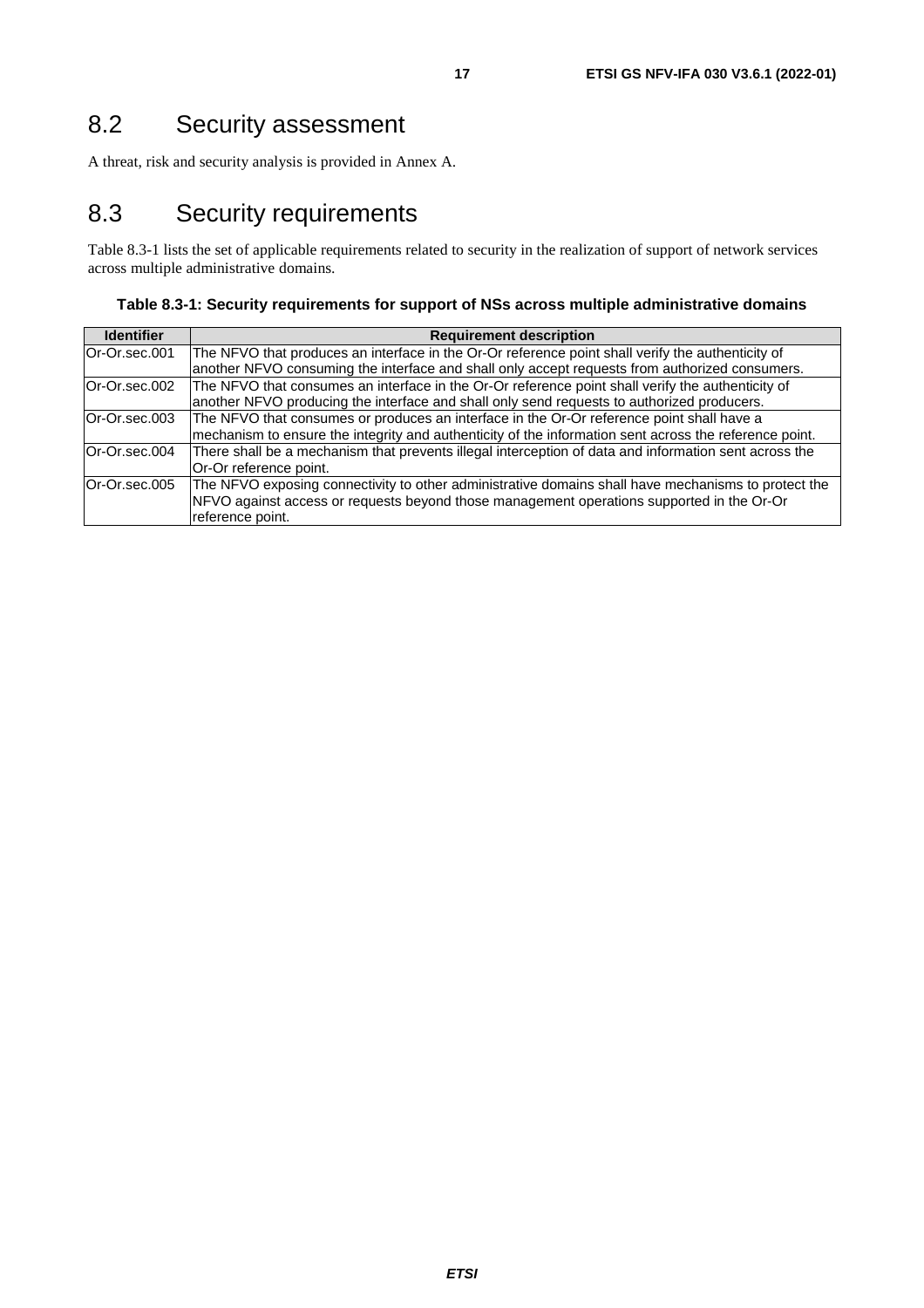<span id="page-17-0"></span>This annex provides a threat, risk and vulnerability analysis of the support of network services across multiple administrative domains, with consideration to the scope of the present document (see clause 1).

The use case "Network Services provided using multiple administrative domains" described in the present document relies on functionality specified in ETSI GS NFV-IFA 013 [\[1\]](#page-5-0). Hence, many of the assets, threats, threat agents, security objectives, etc., are common to those derived from ETSI GS NFV-IFA 0[1](#page-5-0)3 [1]. The present risk analysis and assessment focuses on those that are specific to this use case and not common to ETSI GS NFV-IFA 013 [[1](#page-5-0)].

#### **Table A-1: Threat, Risk, Vulnerability Analysis (from the template defined in Annex A of ETSI GS NFV-SEC 006 [\[i.5](#page-5-0)])**

| <b>A</b> Security Environment |             |                                                                             |                              |  |
|-------------------------------|-------------|-----------------------------------------------------------------------------|------------------------------|--|
| a.1                           | Assumptions |                                                                             |                              |  |
| a.1.1                         |             | External attackers may intend and be able to masquerade as one of the sides |                              |  |
|                               |             | involved in the communication across multiple administrative domains        |                              |  |
| a.1.2                         |             | External attackers may intend and be able to intercept and modify the       |                              |  |
|                               |             | information sent across multiple administrative domains                     |                              |  |
| a.1.3                         |             | External attackers may intend and be able to use the connectivity between   |                              |  |
|                               |             | administrative domains to access and perform actions on the NFVOs beyond    |                              |  |
|                               |             | the operations supported in the Or-Or reference point                       |                              |  |
| a.2                           | Assets      |                                                                             |                              |  |
| a.2.1                         |             | NS instances                                                                | See clause 6 and             |  |
|                               |             |                                                                             | Annex A in ETSI              |  |
|                               |             |                                                                             | GR NFV-IFA 028 [i.1].        |  |
|                               |             |                                                                             | Vulnerable to attacks        |  |
|                               |             |                                                                             | from threat agents:          |  |
|                               |             |                                                                             | a.3.1                        |  |
|                               |             |                                                                             | a.3.2                        |  |
|                               |             |                                                                             | a.3.3                        |  |
|                               |             |                                                                             | a.3.4                        |  |
|                               |             |                                                                             | a.3.5                        |  |
| a.2.2                         |             | <b>NSDs</b>                                                                 | See Annex A in ETSI          |  |
|                               |             |                                                                             | GR NFV-IFA 028 [i.1].        |  |
|                               |             |                                                                             | Vulnerable to attacks        |  |
|                               |             |                                                                             | from threat agents:          |  |
|                               |             |                                                                             | a.3.2                        |  |
|                               |             |                                                                             | a.3.4                        |  |
| a.2.3                         |             | NFV-MANO functional blocks: NFVO, VNFM, VIM                                 | Vulnerable to attacks        |  |
|                               |             |                                                                             | from threat agents:          |  |
|                               |             |                                                                             | a.3.2                        |  |
|                               |             |                                                                             | a.3.4                        |  |
| a.2.4                         |             | OSS/BSS                                                                     | Vulnerable to attacks        |  |
|                               |             |                                                                             | from threat agents:          |  |
|                               |             |                                                                             | a.3.2                        |  |
|                               |             |                                                                             | a.3.4                        |  |
| a.2.5                         |             | Virtualised resources                                                       | Vulnerable to attacks        |  |
|                               |             |                                                                             | from threat agents:          |  |
|                               |             |                                                                             | a.3.2                        |  |
|                               |             |                                                                             | a.3.4                        |  |
| a.2.6                         |             | Performance metrics                                                         | Vulnerable to attacks        |  |
|                               |             |                                                                             | from threat agents:          |  |
|                               |             |                                                                             | a.3.2                        |  |
| a.2.7                         |             | Alarm information                                                           | Vulnerable to attacks        |  |
|                               |             |                                                                             | from threat agents:          |  |
|                               |             |                                                                             | a.3.2                        |  |
| a.2.8                         |             | Management interfaces:                                                      | Vulnerable to attacks        |  |
|                               |             | - In Or-Or reference point                                                  |                              |  |
|                               |             |                                                                             | from threat agents:<br>a.3.4 |  |
|                               |             | - In Or-Vnfm and Or-Vi reference points                                     |                              |  |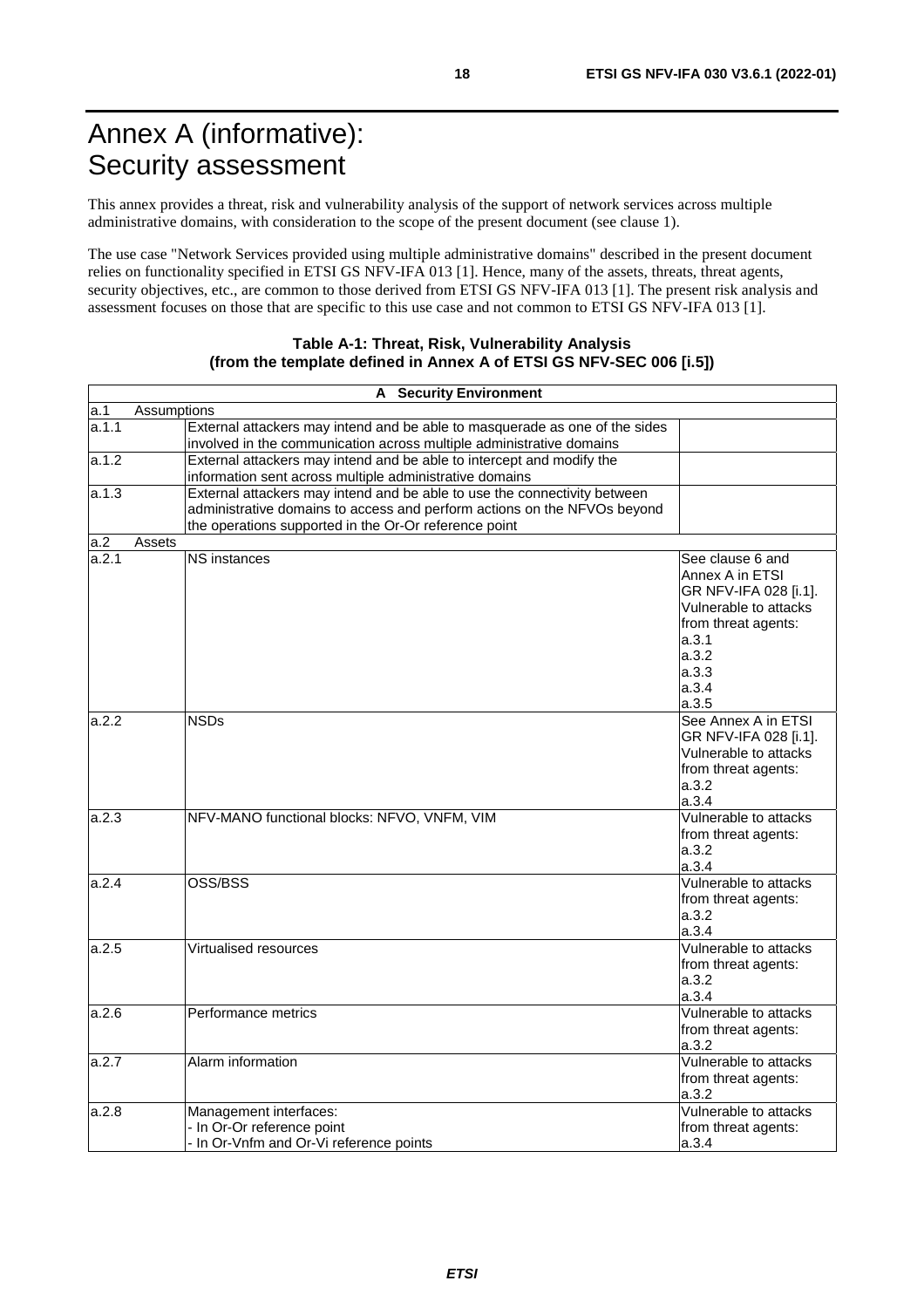| <b>A</b> Security Environment |                                                                                                                                                                  |                                                                                                                              |  |
|-------------------------------|------------------------------------------------------------------------------------------------------------------------------------------------------------------|------------------------------------------------------------------------------------------------------------------------------|--|
| a.3                           | Threat agents (see note 1)                                                                                                                                       |                                                                                                                              |  |
| a.3.1                         | Unauthorized user of NSs in another administrative domain                                                                                                        | See clause A.1.2b in<br><b>ETSI</b><br>GR NFV-IFA 028 [i.1].<br>Threats:<br>a.4.1                                            |  |
| a.3.2                         | Industrial espionage agent in other administrative domain as assets                                                                                              | Threats:<br>a.4.4<br>a.4.6<br>a.4.7<br>a.4.9<br>a.4.15                                                                       |  |
| a.3.3                         | Industrial espionage agent in same administrative domain as assets but<br>impacting consumer in other administrative domain                                      | Threats:<br>a.4.8                                                                                                            |  |
| a.3.4                         | Sabotage agent in other administrative domain as assets                                                                                                          | Threats:<br>a.4.2<br>a.4.3<br>a.4.5<br>a.4.9<br>a.4.10<br>a.4.11<br>a.4.12<br>a.4.13                                         |  |
| a.3.5                         | Sabotage agent in same administrative domain as assets, but impacting<br>assets of other administrative domain                                                   | Threats:<br>a.4.14                                                                                                           |  |
| a.4<br><b>Threats</b>         |                                                                                                                                                                  |                                                                                                                              |  |
| a.4.1                         | Unauthorized use of existing NS instances in another administrative domain.<br>For example, fraudulent use of nested NS to offer a composite NS to end-<br>users | See clause A.1.2b in<br><b>ETSI</b><br>GR NFV-IFA 028 [i.1].<br>Countermeasures by<br>security objectives:<br>b.1.1<br>b.1.2 |  |
| a.4.2                         | Exhaustion of NS resources by illegal and excessive use                                                                                                          | Countermeasures by<br>security objectives:<br>b.1.1<br>b.1.2                                                                 |  |
| a.4.3                         | Exhaustion of virtualised resources by illegal and excessive scaling of NSs                                                                                      | Countermeasures by<br>security objectives:<br>b.1.2                                                                          |  |
| a.4.4                         | Inappropriate information disclosure: illegal interception in the Or-Or reference<br>point                                                                       | See clause 7 and<br>Annex A in ETSI<br>GR NFV-IFA 028 [i.1].<br>Countermeasures by<br>security objectives:<br>b.1.4          |  |
| a.4.5                         | Denial of service: refusal of grant requests e.g. for scaling and healing nested<br>NS instances (masquerade of NFVO-C)                                          | See clause A.1.3b,<br>clause A.1.7b in ETSI<br>GR NFV-IFA 028 [i.1].<br>Countermeasures by<br>security objective:<br>b.1.5   |  |
| a.4.6                         | Inappropriate information disclosure: illegal query of NSDs                                                                                                      | See clause A.1.1 in<br><b>ETSI</b><br>GR NFV-IFA 028 [i.1].<br>Countermeasures by<br>security objectives:<br>b.1.3           |  |
| a.4.7                         | Inappropriate information disclosure: illegal query or access to content of the<br>resource information models (e.g. NsInfo) in the Or-Or reference point        | Countermeasures by<br>security objectives:<br>b.1.2.1                                                                        |  |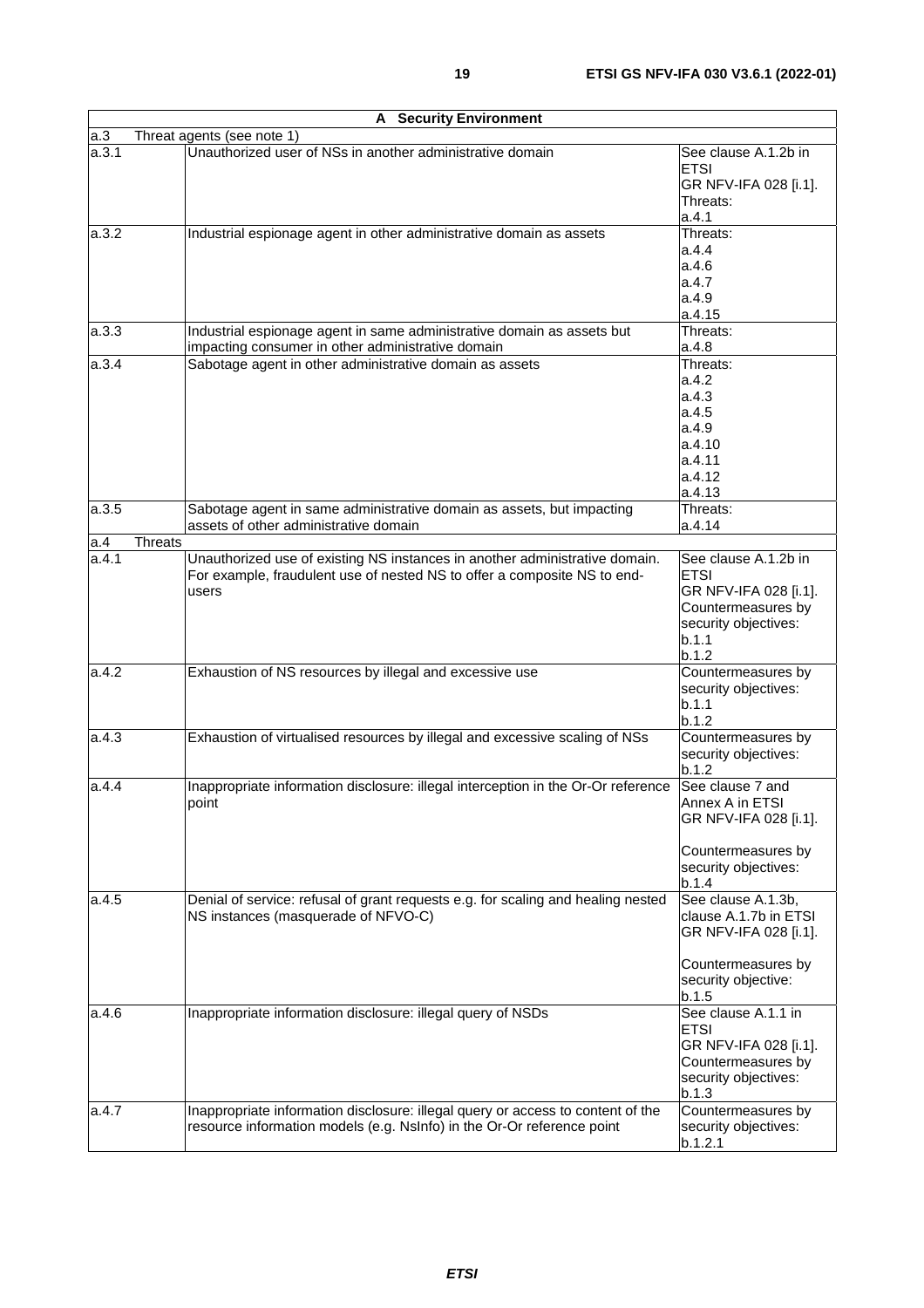| <b>A</b> Security Environment |                                                                                                                                                                                                                                                                                                                              |                                                                                  |  |
|-------------------------------|------------------------------------------------------------------------------------------------------------------------------------------------------------------------------------------------------------------------------------------------------------------------------------------------------------------------------|----------------------------------------------------------------------------------|--|
| a.4.8                         | Inappropriate information disclosure within one administrative domain of<br>Countermeasures by<br>assets owned or used by consumer in other administrative domain: illegal<br>security objectives:<br>query or access to content of the resource information models (e.g. NsInfo) in<br>b.1.10<br>Os-Ma-Nfvo reference point |                                                                                  |  |
| a.4.9                         | Compromising the NFVO functional block exploiting security holes in the<br>Countermeasures by<br>Or-Or connectivity (beyond the operations supported in the interfaces)<br>security objectives:<br>b.1.7<br>b.1.8                                                                                                            |                                                                                  |  |
| a.4.10                        | Malicious actions performed on VNFM and VIM by a compromised NFVO<br>Countermeasures by<br>security objectives:<br>b.1.7<br>b.1.8                                                                                                                                                                                            |                                                                                  |  |
| a.4.11                        | Malfunctioning of OSS/BSS due to false notifications triggered by a<br>compromised NFVO or to notifications triggered by false notifications in Or-Or                                                                                                                                                                        | Countermeasures by<br>security objectives:<br>b.1.6<br>b.1.7<br>b.1.8            |  |
| a.4.12                        | Malfunctioning of the interfaces e.g. by massive false notifications or other<br>operations requests or responses                                                                                                                                                                                                            | Countermeasures by<br>security objectives:<br>b.1.2<br>b.1.2.1<br>b.1.6<br>b.1.9 |  |
| a.4.13                        | Malfunctioning of (composite) NS by false notifications (e.g. alarms) related to<br>the nested NS<br>(see note 2)                                                                                                                                                                                                            | Countermeasures by<br>security objectives:<br>b.1.6                              |  |
| a.4.14                        | Malfunctioning of (composite) NS by compromised (nested) NSs, VNFs,<br>virtualised resources in the other administrative domain<br>(see note 3)                                                                                                                                                                              | Countermeasures by<br>security objectives:<br>b.1.10                             |  |
| a.4.15                        | Inappropriate information disclosure: access to information stored in NFVO or<br>in OSS/BSS or accessible from these functional blocks                                                                                                                                                                                       | Countermeasures by<br>security objectives:<br>b.1.8                              |  |
|                               | <b>B</b> Security Objectives                                                                                                                                                                                                                                                                                                 |                                                                                  |  |
| b.1                           | Security objectives for the asset                                                                                                                                                                                                                                                                                            |                                                                                  |  |
| b.1.1                         | It should be ensured that NS instances are used only by authorized and<br>authenticated users                                                                                                                                                                                                                                |                                                                                  |  |
| b.1.2                         | It should be ensured that LCM operations of NS instances are requested only<br>by authorized and authenticated users                                                                                                                                                                                                         |                                                                                  |  |
| b.1.2.1                       | It should be ensured that NS information or specific attributes of it are<br>retrieved only by authorized and authenticated users.<br>(see note 4)                                                                                                                                                                           |                                                                                  |  |
| b.1.3                         | It should be ensured that NSDs are retrieved only by authorized and<br>authenticated users                                                                                                                                                                                                                                   |                                                                                  |  |
| b.1.4                         | It should be ensured that interception in the Or-Or reference point is not<br>possible except when required to support regulatory requirements (such as<br>Lawful Interception, see ETSI GS NFV-SEC 004 [i.4], and Retained Data, see<br>ETSI GS NFV-SEC 010 [i.6])                                                          |                                                                                  |  |
| b.1.5                         | The authenticity of the provider of the NS lifecycle operation granting interface<br>should be ensured                                                                                                                                                                                                                       |                                                                                  |  |
| b.1.6                         | The authenticity of the sender of NS LCM, PM and FM related notifications<br>should be ensured                                                                                                                                                                                                                               |                                                                                  |  |
| b.1.7                         | It should be ensured that the NFVOs having connectivity to external<br>administrative domains do not expose any management capability beyond the<br>operations and interfaces required for the support of the feature                                                                                                        |                                                                                  |  |
| b.1.8                         | It should be ensured that the NFVOs having connectivity to external<br>administrative domains implement necessary security measures to prevent<br>malicious control of the NFVO or access to information stored in the NFVO<br>through this external connectivity                                                            |                                                                                  |  |
| b.1.9                         | Interfaces in the Or-Or reference point across multiple administrative domains<br>should be protected against malicious avalanches of traffic                                                                                                                                                                                |                                                                                  |  |
| b.1.10                        | The administrative domain exposing NSs to another administrative domains<br>should implement all security measures applicable to single administrative<br>domain to prevent NS instances, VNF instances and virtualised resources in<br>this domain from being compromised                                                   |                                                                                  |  |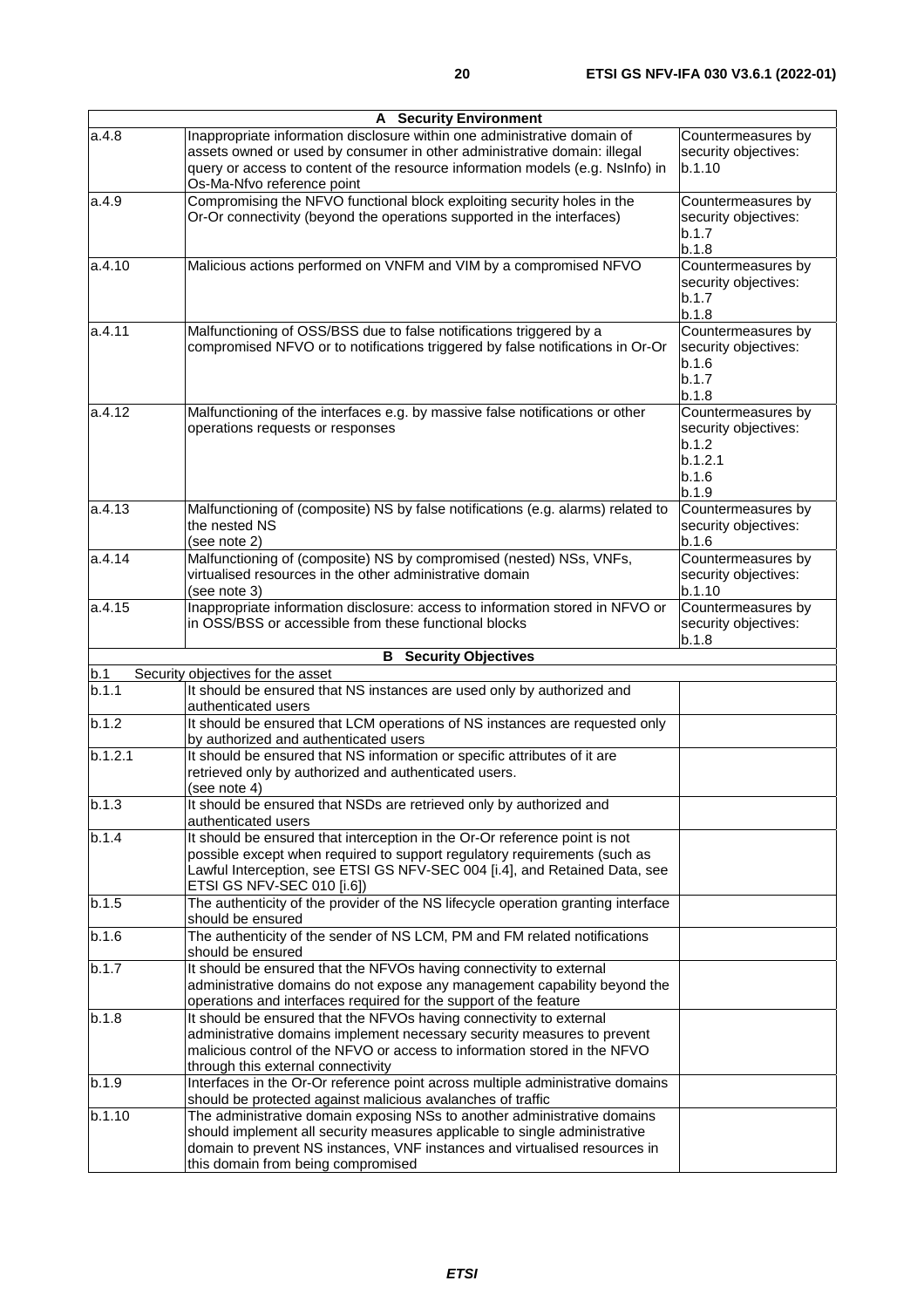- 1) in the other administrative domain as the assets under attack; or
- 2) in the same administrative domain as the assets under attack but, in doing so, compromising assets in the other administrative domain.
- NOTE 2: In this threat there is no real malfunctioning of the nested NSs, but an attacker, e.g. masquerading as NFVO-N will send these false notifications to NFVO-C, which may lead to NFVO-C taking inadequate actions.
- NOTE 3: In this threat there is a real malfunctioning of the nested NS or its constituents (VNFs, virtualised resources) due to an internal attack within the administrative domain of NFVO-N.
- NOTE 4: This is a particular case of b.1.2, as the Query NS operation is part of the NS LCM interface.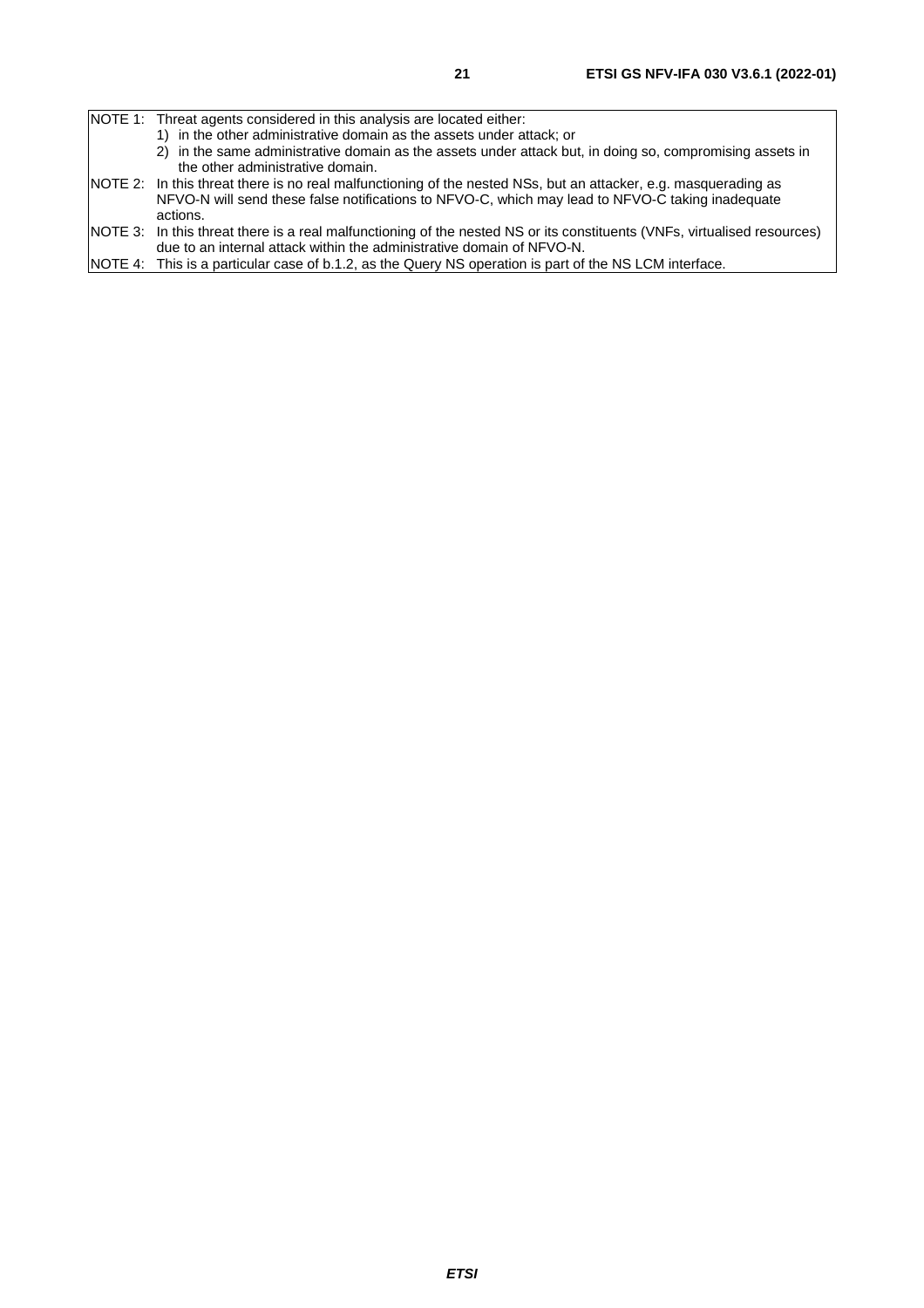# <span id="page-21-0"></span>Annex B (informative): Change History

| <b>Date</b>      | <b>Version</b>     | <b>Information about changes</b>                                                                                                                                                                          |
|------------------|--------------------|-----------------------------------------------------------------------------------------------------------------------------------------------------------------------------------------------------------|
| January 2018     | V0.0.1             | Skeleton of the GS is created.                                                                                                                                                                            |
| February 2018    | V0.1.0             | Implementation of approved contributions from IFA#84 meeting:<br>NFVIFA(18)000041r2 and NFVIFA(18)000056r1.                                                                                               |
| March 2018       | V <sub>0.2.0</sub> | Implementation of approved contributions from IFA#88 and IFA#89 meeting:<br>NFVIFA(18)000077r1 and NFVIFA(18)000167.                                                                                      |
| April 2018       | V <sub>0.3.0</sub> | Implementation of approved contributions from IFA#97 meeting:<br>NFVIFA(18)000097r3, NFVIFA(18)000112r2, NFVIFA(18)000337 and<br>NFVIFA(18)000338.                                                        |
| May 2018         | V <sub>0.4.0</sub> | Implementation of approved contributions from IFA#100 F2F meeting and IFA#102<br>meeting:<br>NFVIFA(18)000441r1, NFVIFA(18)000442r1, NFVIFA(18)000443, NFVIFA(18)000444r1<br>and NFVIFA(18)000447.        |
| <b>July 2018</b> | V <sub>0.5.0</sub> | Implementation of approved contributions from IFA#104 F2F meeting, IFA#107 and<br>IFA#108 meeting:<br>NFVIFA(18)000605, NFVIFA(18)000570, NFVIFA(18)000571r1, NFVIFA(18)000655r5<br>and NFVIFA(18)000696. |
| October 2018     | V3.1.2             | Implementation of approved contributions from IFA#118 F2F meeting:<br>NFVIFA(18)000793.                                                                                                                   |
| December 2018    | V3.1.3             | Implementation of approved contributions from IFA#123 meeting:<br>NFVIFA(18)000893.                                                                                                                       |
| May 2019         | V3.2.2             | Starting version for 1H2019 specification work. Unmodified with respect to published<br>version 3.2.1.                                                                                                    |
| October 2019     | V3.3.2             | Starting version for 2H2019 specification work. Unmodified with respect to published<br>version 3.3.1.                                                                                                    |
| December 2019    | V3.3.3             | Implementation of approved contributions from IFA#171 F2F and IFA#177 F2F meeting:<br>NFVIFA(19)000855r1, NFVIFA(19))00899, NFVIFA(19)000990.                                                             |
| February 2020    | V3.3.4             | Implementation of approved contributions from IFA#179 and IFA#182 meeting:<br>NFVIFA(19)000997, NFVIFA(20)000031.                                                                                         |
| April 2020       | V3.3.5             | Implementation of approved contributions from IFA#189 meeting:<br>NFVIFA(20)000181r1.                                                                                                                     |
| August 2020      | V3.4.2             | Initial draft version on ed351 maintenance created from published version 3.4.1.                                                                                                                          |
| <b>July 2021</b> | V3.5.2             | Initial draft version on ed361 maintenance created from published version 3.5.1.                                                                                                                          |